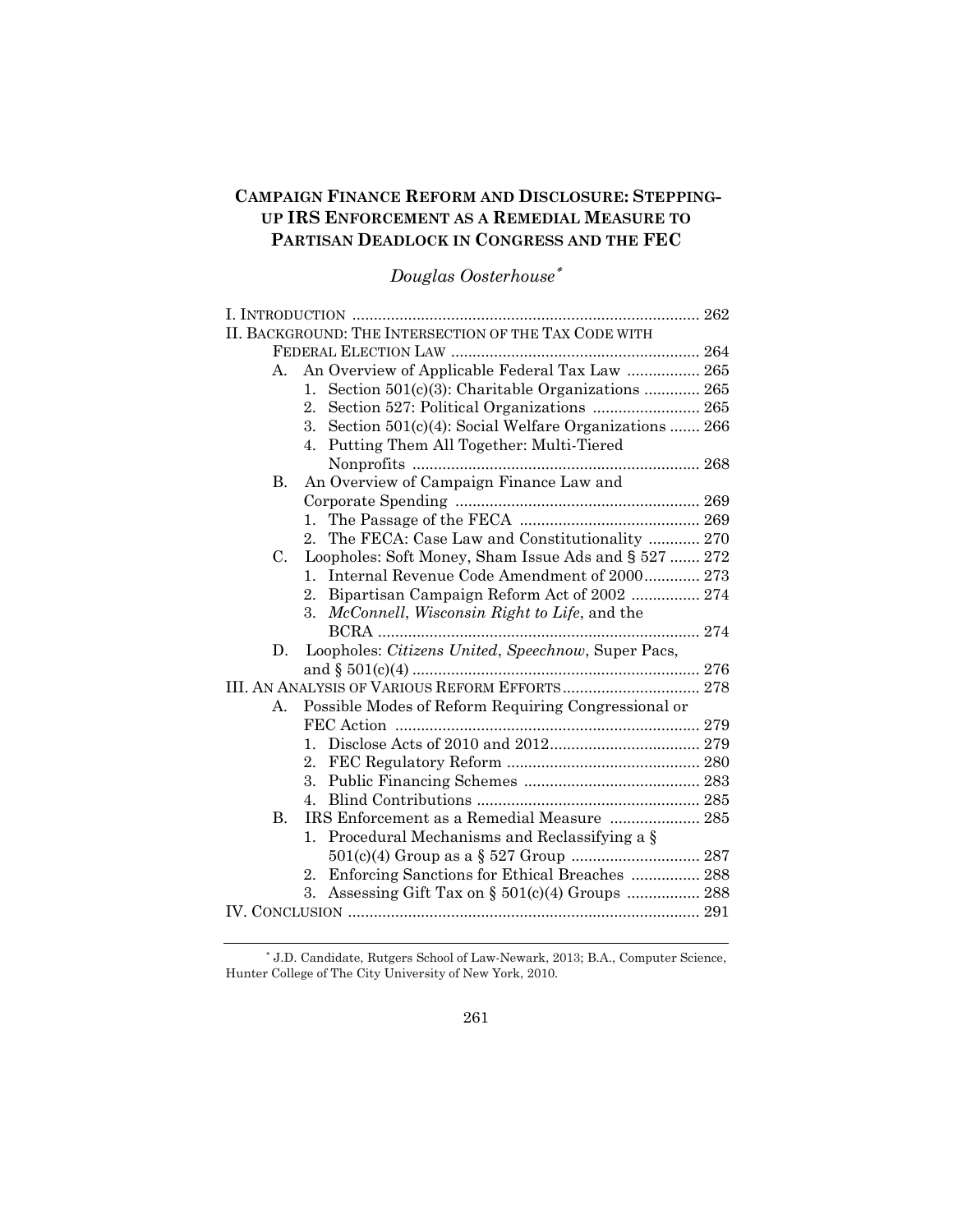### I. INTRODUCTION

The influence of corporate money in elections has been a contentious issue since the advent of corporate rights in the late nineteenth century, and the issue remains unresolved in spite of over one hundred years of debate.[1](#page-0-0) The primary concern is that the concentration of wealth in the hands of a few corporations undermines the political process when this money is used to influence elections.[2](#page-1-0) In 2010, the Supreme Court held in *Citizens United v. Federal Election Commission* that political speech could not be limited based on the speaker's corporate identity, and as such, any limits on corporate spending for this purpose were unconstitutional.[3](#page-1-1) The Court upheld disclosure requirements in order to balance concerns that unlimited corporate political spending creates the appearance of corruption, and thus undermines voter confidence.[4](#page-1-2)

Under federal law, the identity of a donor to a political action committee ("PAC"), or another political committee organized under § 527 of the federal tax code, must be disclosed and made available to the public.[5](#page-1-3) However, in an effort to avoid disclosure requirements, corporations and wealthy benefactors have been donating large sums of money to certain nonprofit groups, called "social welfare organizations," organized under  $\S$  501(c)(4) of the federal tax code, which allows these groups to participate in some election intervention without disclosure requirements, including direct funding of PACs and Super PACs.[6](#page-1-4) Indeed, former Federal Election

<span id="page-1-5"></span>1*. See* Francis Bingham, *Show Me the Money: Public Access and Accountability After* Citizens United, 52 B.C. L. REV. 1027, 1033-38 (2011) (detailing the influence of corporate money on elections and efforts to curtail that influence since the advent of corporate rights in the late nineteenth century). As early as 1894, prominent lawyer Elihu Root argued for an amendment to New York's constitution "to prevent . . . the great aggregations of wealth[] from using their corporate funds, *directly or indirectly*, to send members of the legislature to these halls, in order to vote for their protection and the advancement of their interests as against those of the public." *Id.* at 1035 (internal quotation marks omitted).

<span id="page-1-0"></span><sup>2.</sup> "The nation was fabulously rich but its wealth was gravitating rapidly into the hands of a small portion of the population, and the power of wealth threatened to undermine the political integrity of the Republic." United States v. Int'l Union United Auto., Aircraft & Agr. Implement Workers of Am. (UAW-CIO), 352 U.S. 567, 570 (1957) (quoting 2 SAMUEL ELIOT MORISON & HENRY STEELE COMMAGER, THE GROWTH OF THE AMERICAN REPUBLIC 355 (4th ed. 1950)).

<sup>3.</sup> 130 S. Ct. 876, 913 (2010).

<sup>4</sup>*. See id.* at 914.

<span id="page-1-3"></span><span id="page-1-2"></span><span id="page-1-1"></span><sup>5.</sup> A political committee is defined at 2 U.S.C. § 431(4) (2006). Disclosure requirements for political committees are codified at 26 U.S.C. § 527(j)(2) (2006).

<span id="page-1-4"></span><sup>6.</sup> Social welfare organizations are codified at 26 U.S.C § 501(c)(4) (2006). *See generally* Cory G. Kalanick, Note, *Blowing Up the Pipes: The Use of (c)(4) to Dismantle Campaign Finance Reform*, 95 MINN. L. REV. 2254 (2011) (explaining how  $\S 501(c)(4)$ organizations are being used to undercut campaign finance reform). *See also* Editorial,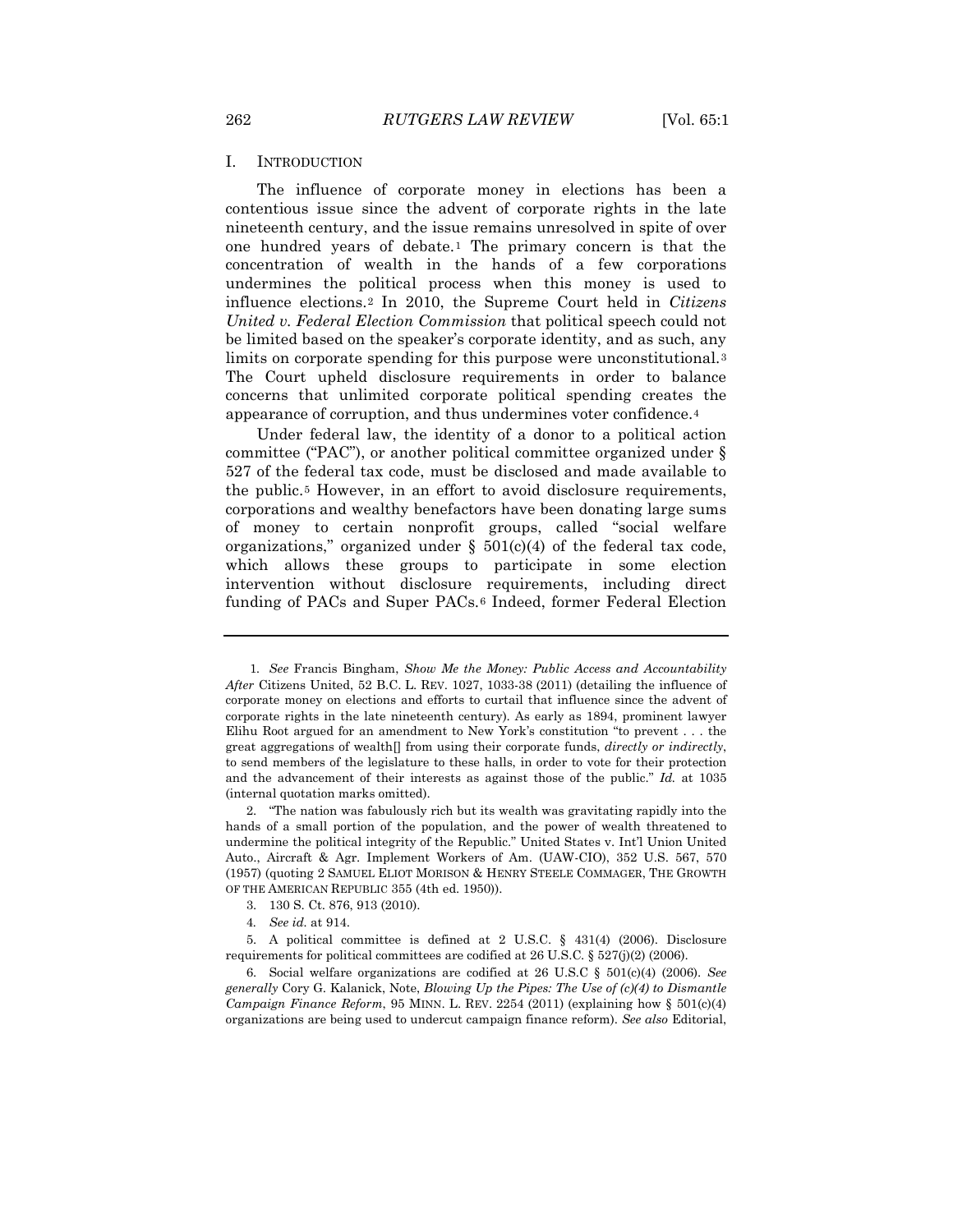Commission ("FEC") counsel Larry Nobel concluded that a major impact of the *Citizens United* decision will be "more money . . . going to 501(c)(4) groups, trade groups and others that don't disclose their donors," and another article quoted a lobbyist touting that "501(c)s are the keys to the political kingdom ... because they allow anonymity."[7](#page-1-5)

In light of the Supreme Court's reliance on disclosure in *Citizens United* as a counterbalance to the appearance of impropriety stemming from seemingly unlimited political spending by corporations,<sup>[8](#page-2-0)</sup> steps should be taken to eliminate the  $\S$  501(c)(4) loophole. The ideal route to campaign finance reform is congressional action in modifying campaign finance laws, and regulatory reforms by the FEC.[9](#page-2-1) However, both Congress and the FEC (whose six commissioners are equally divided on partisan lines) are in a seemingly perpetual gridlock, and their reform efforts are thwarted by partisan bickering.[10](#page-2-2)

7. Ellen P. Aprill, *Regulating the Political Speech of Noncharitable Exempt Organizations After Citizens United*, 10 ELECTION L.J. 363, 364 (2011) (quoting Peter Stone, *Campaign Cash: The Independent Fundraising Gold Rush Since 'Citizens United' Ruling,* CENTER FOR PUB. INTEGRITY (Oct. 4, 2010, 12:59 PM), http://www.publicintegrity.org/2010/10/04/2470/campaign-cash-independentfundraising-gold-rush-citizens-united-ruling).

8*. See* Citizens United v. Fed. Election Comm'n, 130 S. Ct. 876, 914 (2010).

*The Secret Election,* N.Y. TIMES, Sept. 19, 2010, at WK ("[T]he most disturbing story of this year's election is embodied in an odd combination of numbers and letters:  $501(c)(4)$ . That is the legal designation for the advocacy committees that are sucking in many millions of anonymous corporate dollars, making this the most secretive election cycle since the Watergate years."); John D. McKinnon, *Taxing Gifts to Super PACs?,*  WALL ST. J. WASH. WIRE BLOG (Feb. 6, 2012, 6:17 PM), http://blogs.wsj.com/washwire  $/2012/02/06$ /taxing-gifts-to-super-pacs (explaining how § 501(c)(4) groups are being used as conduits of secret money to fund PACs); Rick Cohen, *Super PACs and Secret Donors from 501(c)(4)s: "Kryptonite for Our Democracy,"* NONPROFIT Q. (Feb. 13, 2012, 12:11 PM), http://www.nonprofitquarterly.org/policysocial-context/19798-super-pacsand-secret-donors-from-501c4s-kryptonite-for-our-democracy.html (finding that 6.4% of Super PAC funding is untraceable to the donor and originates from various  $\S 501(c)$ groups); Michael Luo & Stephanie Strom, *Donor Names Remain Secret As Rules Shift,*  N.Y. TIMES, Sept. 21, 2010, at A1 (reporting on the use of  $\S$  501(c)(4) groups to avoid disclosure).

<span id="page-2-1"></span><span id="page-2-0"></span><sup>9</sup>*. See generally* Kalanick, *supra* note 6 (surveying various reform possibilities and advocating congressional action in disclosure laws as the best mode of achieving reform). *See also* discussion *infra* Part III.A.1-2 (discussing DISCLOSE Acts of 2010 and 2012, and the FEC's legal ability, but practical inability, to reform FECA).

<span id="page-2-3"></span><span id="page-2-2"></span><sup>10</sup>*. See, e.g.*, Marian Wang, *FEC Deadlocks (Again) on Guidance for Big-Money Super PACs,* PROPUBLICA (Dec. 2, 2011, 1:21 PM), http://www.propublica.org/article/ deadlocks-again-on-guidance-for-big-money-super-pacs; Jonathan D. Salant, *U.S. Federal Election Commission Deadlocks on Greater '12 Donor Disclosure*, BLOOMBERG (June 15, 2011, 4:13 PM), http://www.bloomberg.com/news/2011-06-15/u-s-federalelection-panel-considers-increased-donor-disclosure-for-2012.html ("The FEC deadlocked today in Washington along party lines, as it did when it failed to move ahead with a similar proposal in January. Some campaign finance experts who are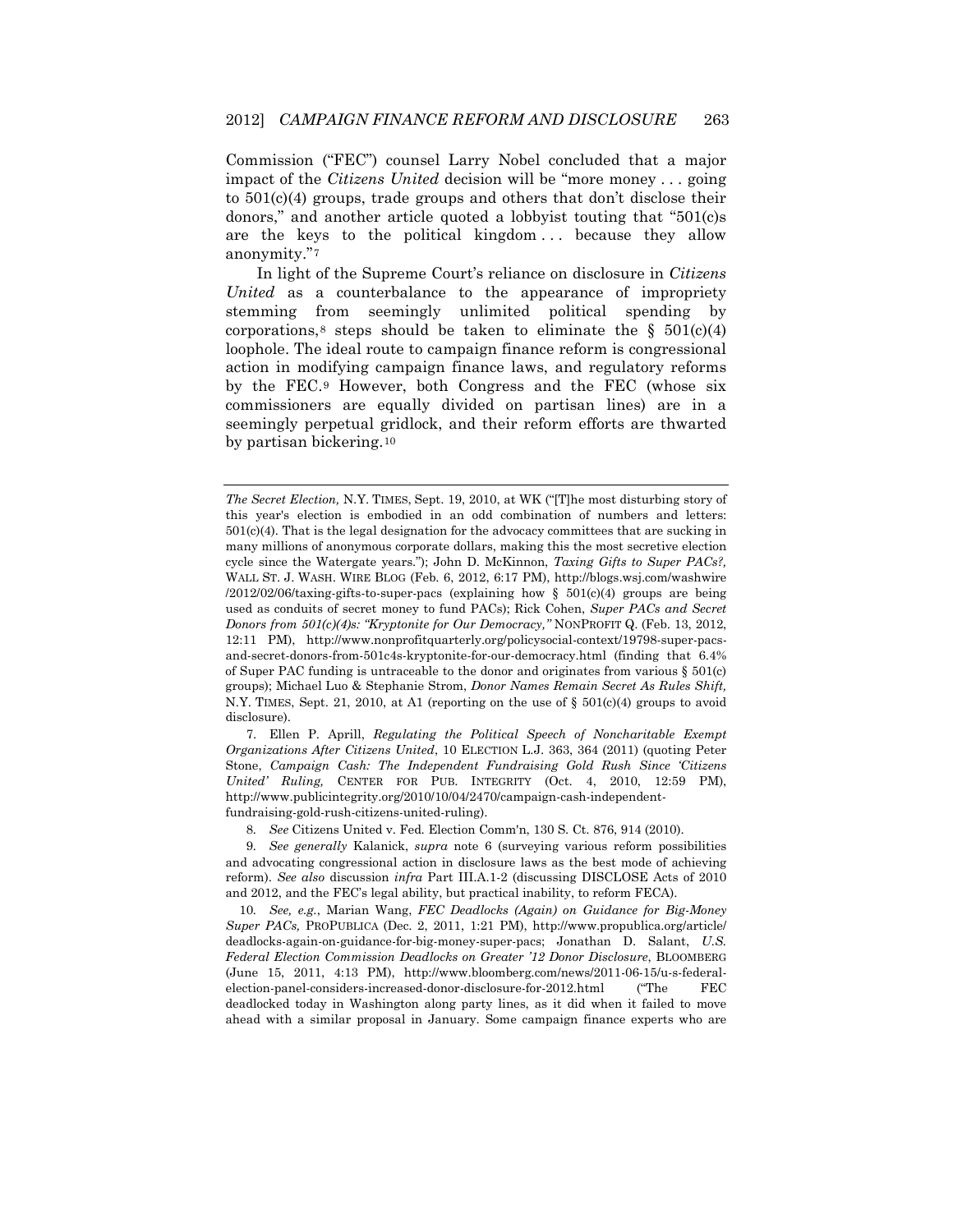This Note argues that because Congress and the FEC are in such a state of deadlock, the Internal Revenue Service ("IRS") should step in to dissuade the flow of anonymous money designed to influence elections into social welfare groups organized under  $\S$  501(c) of the tax code.[11](#page-2-3) This Note will explore how the IRS can achieve this by (1) modifying regulations to include procedural mechanisms that increase enforcement of ethical rules, as applied to attorneys who counsel these groups to violate the law by falsely claiming to be a social welfare organization (when in fact they are operating as a political organization), and (2) by enforcing the gift tax on donors to social welfare organizations, in order to incentivize political donors to channel their money through the proper conduits.[12](#page-3-0)

In Part II, I will discuss the development of the current federal tax laws as they apply to nonprofit political groups and social welfare groups,[13](#page-3-1) the development of modern campaign finance law along with applicable case law,<sup>[14](#page-3-2)</sup> and the problems that arise in terms of transparency and disclosure when these two areas of law intersect.[15](#page-3-3) In Part III, I will discuss various proposed methods of campaign finance reform in terms of the need for disclosure, the obstacles involved with these proposals,[16](#page-3-4) and how the IRS should act remedially in light of recent congressional and FEC stalemates.[17](#page-3-5)

### II. BACKGROUND: THE INTERSECTION OF THE TAX CODE WITH FEDERAL ELECTION LAW

<span id="page-3-6"></span>To understand how  $\S$  501(c)(4) organizations are able to circumvent disclosure in federal election law, it is necessary to provide some background on the tax law as it applies to various

alarmed by the rise of secret donations worry that this inaction might expand the flow of unregulated money."); Kenneth P. Doyle, *Bauerly: FEC to Vote Again on Launch Of Rulemaking to Adjust to Citizens United,* Daily Rep. Exec. (BNA) No. 11, at A-13 (June 10, 2011) ("The commissioners deadlocked 3-3 in a party-line vote on whether to move forward with a new rulemaking proposal" to implement disclosure rules in light of *Citizens United*."). The FEC Republicans argued "that such [disclosure measures] were debated and rejected by Congress last year, when it considered but failed to pass the so-called DISCLOSE Act. . . . The legislation was approved in the House, largely along party lines, but it could not overcome a Republican filibuster in the Senate." *Id.; see also* discussion *infra* Part III.A (discussing that DISCLOSE Acts of 2010 and 2012 were blocked by the threat of a Republican filibuster)**.**

<span id="page-3-2"></span><span id="page-3-1"></span><span id="page-3-0"></span><sup>11</sup>*. See* discussion *infra* Part III.B (discussing reclassification of § 501(c)(4)s, enforcing sanctions for ethical breaches, and assessing gift taxes).

<sup>12</sup>*. See* discussion *infra* Part III.B.

<sup>13</sup>*. See* discussion *infra* Part II.A.

<sup>14</sup>*. See* discussion *infra* Part II.B.

<span id="page-3-3"></span><sup>15</sup>*. See* discussion *infra* Part II.C-D.

<sup>16</sup>*. See* discussion *infra* Part III.A.

<span id="page-3-5"></span><span id="page-3-4"></span><sup>17</sup>*. See* discussion *infra* Part III.B.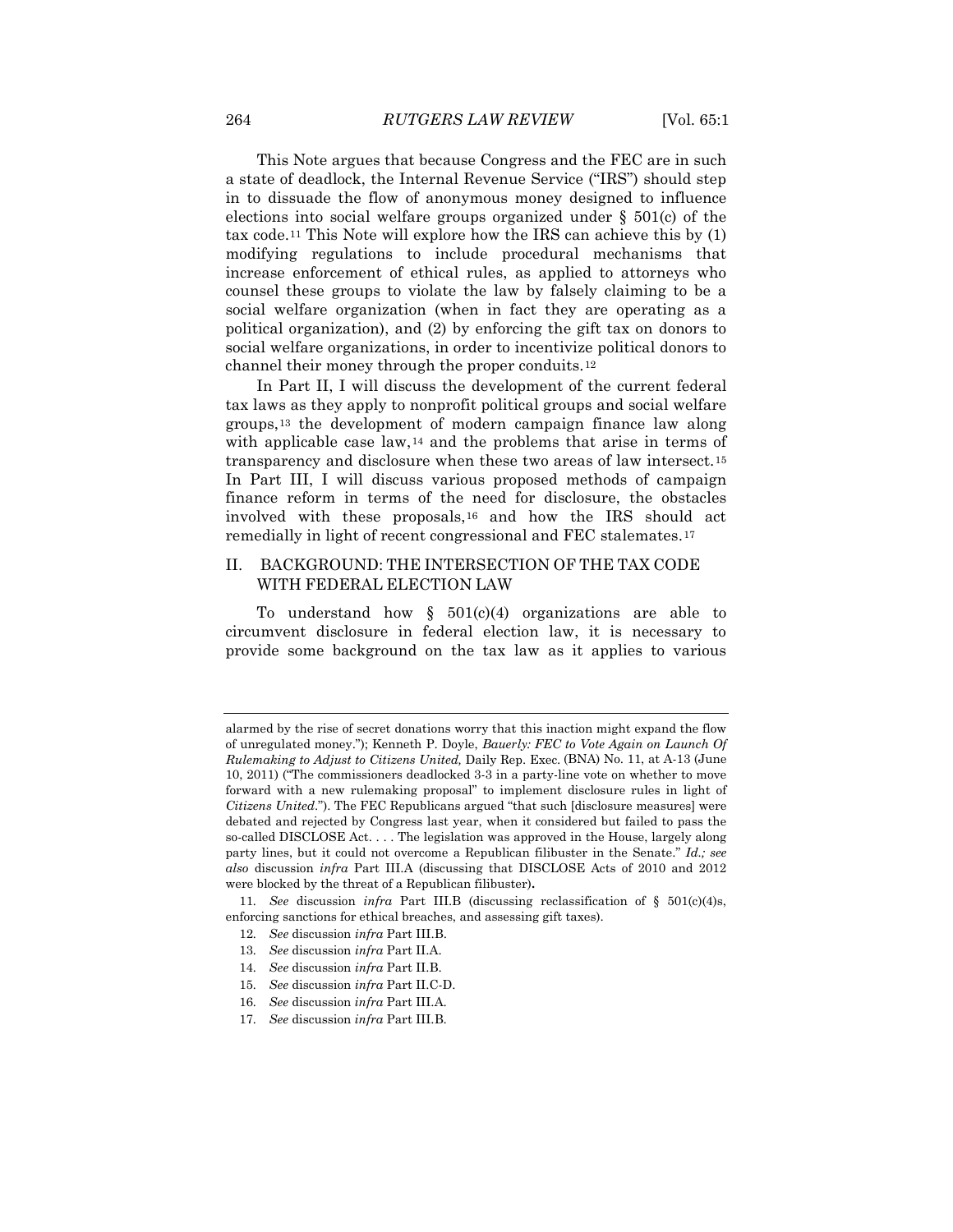nonprofit groups,<sup>[18](#page-3-6)</sup> the development of the campaign finance laws,<sup>[19](#page-4-0)</sup> and how the decision in *Citizens United* amplifies an already perfect storm of anonymous spending in electioneering.[20](#page-4-1)

### *A. An Overview of Applicable Federal Tax Law*

### 1. Section 501(c)(3): Charitable Organizations

The amount of election intervention a nonprofit organization may participate in exists on a spectrum, and at one end are §  $501(c)(3)$  groups.<sup>[21](#page-4-2)</sup> These are the quintessential nonprofit organizations, such as religious and educational institutions, and charities.[22](#page-4-3) Donations to these groups are tax deductible, and the income of the organization is not taxed so long as it is related to the exempt purpose of the group.[23](#page-4-4) These groups may not intervene in campaigns for or against the election of "a candidate for public office."[24](#page-4-5) Because these nonprofit organizations are not allowed to participate in any political activity, they are not required to report political activity on their annual tax return.[25](#page-4-6)

### 2. Section 527: Political Organizations

At the other end of the spectrum are § 527 organizations, whose primary purpose is political intervention.[26](#page-4-7) A PAC or Super PAC might be organized under § 527.[27](#page-4-8) Donations to these organizations are not tax deductible or subject to gift tax, and income generated for its exempt function (influencing elections) is not subject to tax.[28](#page-4-9)

<span id="page-4-9"></span><span id="page-4-8"></span><span id="page-4-7"></span>26. 26 U.S.C. § 527 (2006); 26 C.F.R. § 1.527-6(f) (2012); Torres-Spelliscy, *supra* note 25, at 80**.**

<sup>18</sup>*. See* discussion *infra* Part II.A.

<sup>19</sup>*. See* discussion *infra* Part II.B.

<sup>20</sup>*. See* discussion *infra* Part II.C-D.

<sup>21</sup>*. See* 26 U.S.C. § 501(c)(3) (2006).

<span id="page-4-3"></span><span id="page-4-2"></span><span id="page-4-1"></span><span id="page-4-0"></span><sup>22.</sup> Donald B. Tobin, *The Rise of 501(c)(4)s In Campaign Activity: Are They As Clever As They Think?*, ELECTION L. @ MORITZ (Oct. 5, 2010), http://moritzlaw.osu.edu/ electionlaw/comments/index.php?ID=7667.

<sup>23</sup>*. Id*.

<sup>24</sup>*. Id*.

<span id="page-4-6"></span><span id="page-4-5"></span><span id="page-4-4"></span><sup>25</sup>*.* INTERNAL REVENUE SERV., DEP'T OF THE TREASURY, OMB NO. 1545-0047, SCHEDULE C FOR FORM 990 OR 990-EZ, POLITICAL CAMPAIGN AND LOBBYING ACTIVITIES FOR ORGANIZATIONS EXEMPT FROM INCOME TAX UNDER SECTION 501(C) AND SECTION 527 (2012) [hereinafter IRS, FORM 990 SCHEDULE C], *available at* http://www.irs.gov/pub/irs-pdf/f990sc.pdf; *see also* Ciara Torres-Spelliscy, *Hiding Behind the Tax Code, the Dark Election of 2010 and Why Tax-Exempt Entities Should Be Subject to Robust Federal Campaign Finance Disclosure Laws*, 16 NEXUS 59, 60 (2011) ("Under current tax law, for-profit political spending through non-profits . . . is undetectable by the public."). *See generally infra* note 41 (disclosing what factors weigh for and against classifying action as "political activity").

<sup>27</sup>*. See* Torres-Spelliscy, *supra* note 25, at 80.

<sup>28.</sup> Tobin, *supra* note 22.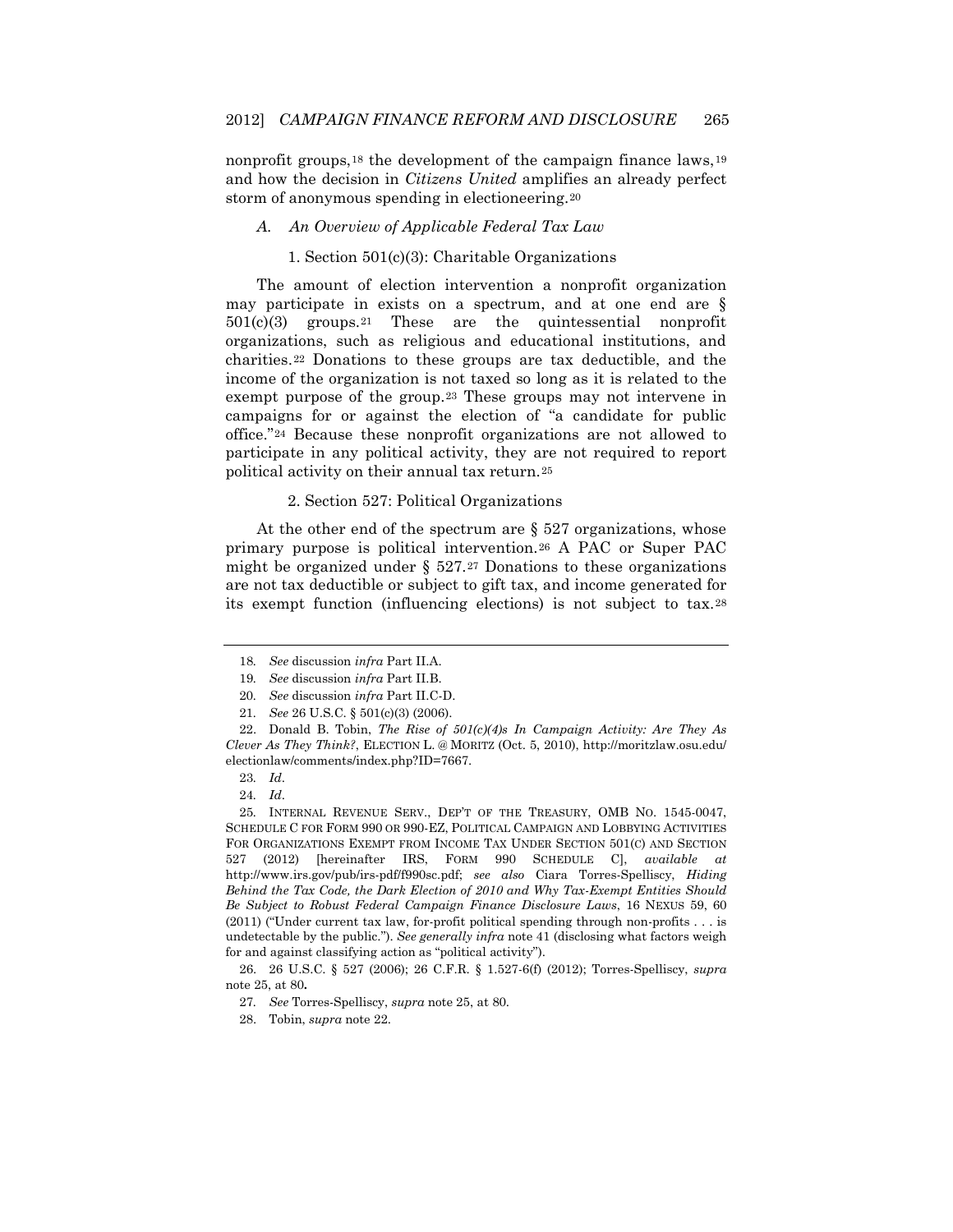These groups are required to make detailed disclosures of contributors and political expenditures on a frequent basis—in addition to disclosures required by the FEC if they are registered as a PAC or Super PAC—and this information is publically available and searchable on the IRS website.[29](#page-4-1)

### 3. Section 501(c)(4): Social Welfare Organizations

In the middle of the spectrum are  $\S$  501(c)(4) groups, or "social welfare organizations."[30](#page-5-0) Donations to these groups are not tax deductible, and the income generated for their "exempt-purpose is not taxed."[31](#page-5-1) Donations to these groups may be subject to gift tax.[32](#page-5-2) The regulations governing a  $\S 501(c)(4)$  group require that, to qualify, it must be "primarily engaged in promoting in some way the common good and general welfare of the people of the community."[33](#page-5-3) Further, "[t]he promotion of social welfare does not include direct or indirect participation or intervention in political campaigns on behalf of or in opposition to any candidate for public office."[34](#page-5-4)

<span id="page-5-8"></span>However, a  $\S$  501(c)(4) group is allowed to engage in some amount of politicking so long as it maintains, as its primary purpose, the furtherance of its exempt function of promoting social welfare.[35](#page-5-5)  Current guidelines recommend that a  $\S$  501(c)(4) group not spend more than forty or fifty percent of their budget on political activities.[36](#page-5-6) These organizations are required to list on their tax return the names, addresses, and employer identification numbers of all § 527 organizations, PACs, and Super PACs that they make payments to.[37](#page-5-7) However, they are not required to disclose their

- 30. 26 U.S.C. § 501(c)(4) (2006).
- <span id="page-5-1"></span>31. Tobin, *supra* note 22.
- 32*. Id.*; *see* discussion *infra* Part III.B.3.
- 33. 26 C.F.R. § 1.501(c)(4)-1(a)(2)(i) (2012).
- 34*. Id.* § 1.501(c)(4)-1(a)(2)(ii).
- 35*. See* Rev. Rul. 81-95, 1981-1 C.B. 332.

<span id="page-5-0"></span><sup>29</sup>*.* INTERNAL REVENUE SERV., DEP'T OF THE TREASURY, INSTRUCTIONS FOR FORM 8872: POLITICAL ORGANIZATION REPORT OF CONTRIBUTIONS AND EXPENDITURES 1 (2007), *available at* http://www.irs.gov/pub/irs-pdf/i8872.pdf. The IRS provides a search function to find an organization's Form 8872 at http://forms.irs.gov/politicalOrgs Search/search/basicSearch.jsp.

<span id="page-5-6"></span><span id="page-5-5"></span><span id="page-5-4"></span><span id="page-5-3"></span><span id="page-5-2"></span><sup>36.</sup> Aprill, *supra* note 7, at 382 (noting how legal advisors differ on the amount of politicking an organization may participate in without losing their  $\S 501(c)(4)$  status, and stating that "[s]ome are comfortable so long as politicking is less than 50 percent of an organization's total activities. Members of the American Bar Association Tax Section have suggested a 40 percent safe harbor for nonexempt activities.").

<span id="page-5-7"></span><sup>37.</sup> IRS, FORM 990 SCHEDULE C*, supra* note 25 (see instructions under Part I-C, line 5). Although the information is not publically disclosed, it is required to be made available to the public upon request. *See* 26 U.S.C. § 6104(a)(1)(A) (2006). The IRS provides a search function to find an organization's Form 990 at http://forms.irs.gov/ politicalOrgsSearch/search/basicSearch.jsp.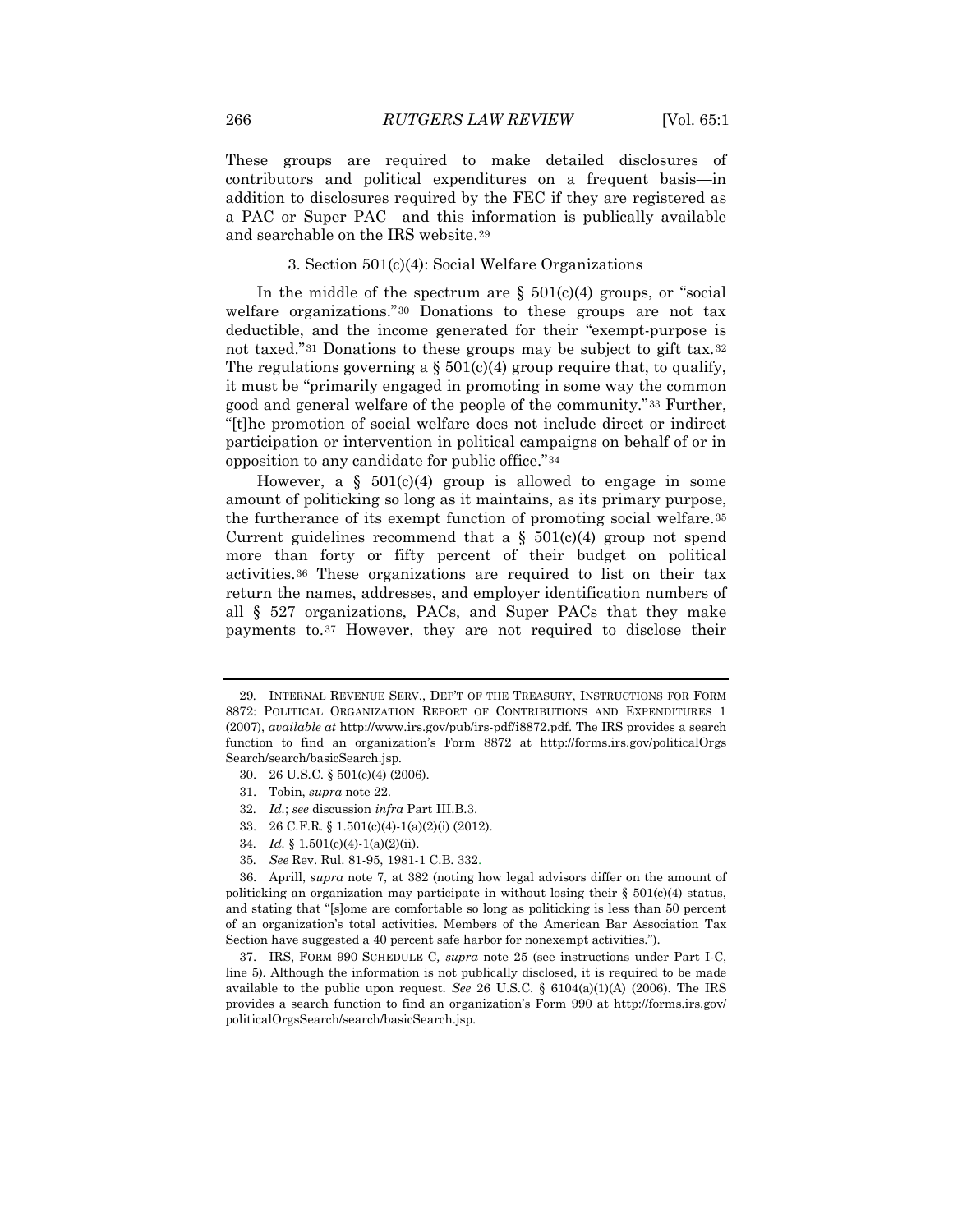donors,[38](#page-5-8) unless the donor specified that their donation be earmarked to the group's separate segregated fund to financially support a § 527, PAC, or Super PAC.[39](#page-6-0) The IRS, on Form 990, does require that social welfare groups disclose their political activities in the form of a "narrative description," but little guidance is given as to what must be included.[40](#page-6-1)

To determine whether a  $\S$  501(c)(4) organization has crossed the line and failed to comply with the requirement that its primary purpose be the furtherance of social welfare, the IRS applies a multifactor "facts and circumstances" test—there is no bright line rule of determining when the organization has participated in too much politicking.[41](#page-6-2)

<span id="page-6-2"></span><span id="page-6-1"></span>41. Deborah M. Beers, *Political Activities of § 501(c)(4) Organizations: Recent Developments*, 52 Tax Mgmt. Mem (BNA) 499 (Dec. 5, 2011) (citing Rev. Rul. 2004-6, 2004-1 C.B. 328). Under this test, the factors considered in determining whether an advocacy communication is actually political activity include:

a) The communication identifies a candidate for public office;

b) The timing of the communication coincides with an electoral campaign;

c) The communication targets voters in a particular election;

d) The communication identifies that candidate's position on the public policy issue that is the subject of the communication;

e) The position of the candidate on the public policy issue has been raised as distinguishing the candidate from others in the campaign, either in the communication itself or in other public communications; and

f) The communication is not part of an ongoing series of substantially similar advocacy communications by the organization on the same issue.

Rev. Rul. 2004-6, 2004-1 C.B. 330.

<span id="page-6-3"></span>The factors that tend to show an advocacy communication is not political activity include, but are not limited to:

a) The absence of any one or more of the factors listed . . . above;

b) The communication identifies specific legislation, or a specific event outside the control of the organization, that the organization hopes to influence;

c) The timing of the communication coincides with a specific event outside the control of the organization that the organization hopes to influence, such as a legislative vote or other major legislative action (for example, a hearing before a legislative committee on the issue that is the subject of the communication);

d) The communication identifies the candidate solely as a government official who is in a position to act on the public policy issue in connection with the specific event (such as a legislator who is eligible to vote on the legislation); and

e) The communication identifies the candidate solely in the list of key or principal sponsors of the legislation that is the subject of the

<sup>38.</sup> Tobin, *supra* note 22.

<span id="page-6-0"></span><sup>39.</sup> IRS, FORM 990 SCHEDULE C*, supra* note 25 (see instructions under Part I-C, line 5).

<sup>40.</sup> Torres-Spelliscy, *supra* note 25, at 81 & nn.103 & 105.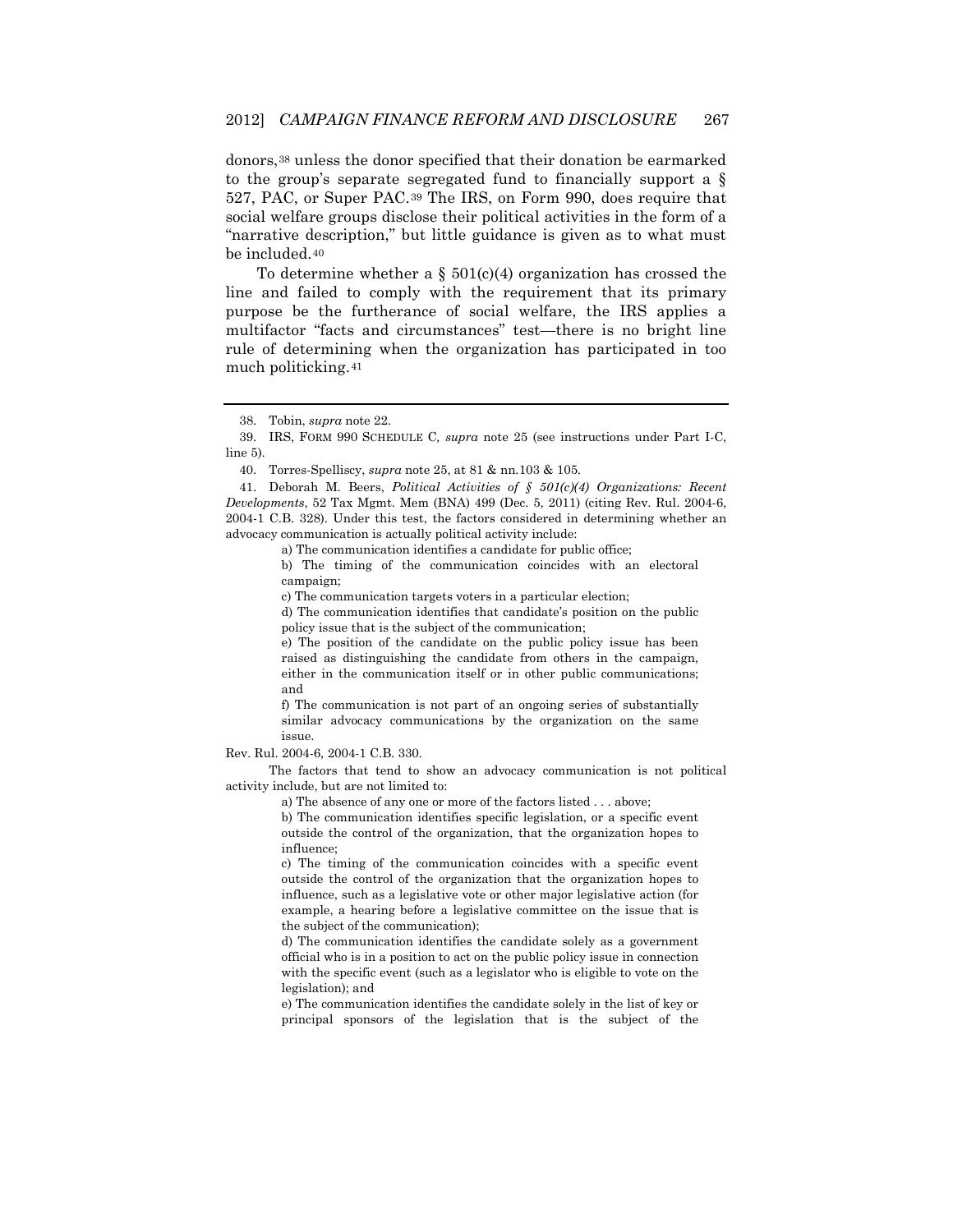Because this test has created some uncertainty,[42](#page-6-3) the IRS has attempted to clarify when an organization's "issue advocacy" crosses the line into political campaign activity, thus causing the group's funds used for the communication to be subject to tax under § 527(f)—at the highest corporate rate of thirty-five percent but with no additional disclosure requirements—unless it segregates its funds for political purposes (and thus subjects the donations to donor disclosure).[43](#page-7-0) It did not, however, clarify how much political activity was acceptable.[44](#page-7-1)

Additionally, §  $501(c)(4)$  groups, unlike § 527 groups, are not required to notify the IRS of their existence until the time they file their taxes. Thus, an investigation into whether a social welfare group has crossed the line into political intervention happens long after the election is over.[45](#page-7-2)

### 4. Putting Them All Together: Multi-Tiered Nonprofits

Interestingly, a  $\S$  501(c)(3) group can create its own affiliated, and somewhat politically active,  $\S$  501(c)(4) group,<sup>[46](#page-7-3)</sup> which can in turn create its own affiliated, and very politically active § 527 group, PAC, or Super PAC; thereby creating a three-tier structure which can be arranged to "accomplish political objectives while erecting a virtually impenetrable curtain over the identity of those funding the organizations."<sup>[47](#page-7-4)</sup> While a §  $501(c)(3)$  group must keep a separate account from its affiliated  $\S$  501(c)(4) and  $\S$  527 group, such that it is not subsidizing its political efforts,  $48$  the §  $501(c)(4)$  entity can theoretically fund its affiliated § 527 entity, PAC, or Super PAC without disclosure of the donors, so long as the  $\S$  501(c)(4) entity maintains its primary purpose of promoting social welfare.[49](#page-7-6)

<span id="page-7-4"></span>47. Torres-Spelliscy, *supra* note 25, at 83 (citing Elizabeth Garrett & Daniel A. Smith, *Veiled Political Actors and Campaign Disclosure Laws in Direct Democracy*, 4 ELECTION L.J. 295, 310 (2005)).

48. *Id*.

<span id="page-7-6"></span><span id="page-7-5"></span>49*. See e.g.,* Matea Gold, *Democratic Nonprofits Send Funds to 'Super PACs',* L.A. TIMES, Feb. 4, 2012, at A8 ("[C]ampaign finance experts said that such transfers underscore a troubling relationship between super PACs and their affiliated  $501(c)4$ social welfare organizations. The latter are 'weakening transparency in the political world'. . . . ").

communication.

<span id="page-7-7"></span><span id="page-7-0"></span>*Id*.

<sup>42</sup>*. See, e.g.*, *id*.*;* Beers, *supra* note 41*.*

<sup>43</sup>*. Id.* (citing Rev. Rul. 2007-41, 2007-1 C.B. 1421)).

<sup>44.</sup> *See* Rev. Rul. 2004-6, 2004-1 C.B. 328.

<sup>45</sup>*. See generally* 26 U.S.C. §§ 501(c)(4), 527(i)(2)-(4) (2006).

<span id="page-7-3"></span><span id="page-7-2"></span><span id="page-7-1"></span><sup>46.</sup> Regan v. Taxation with Representation of Wash., 461 U.S. 540, 544 (1983) (holding that this two-tier structure is permissible so long as the tax deductible funds from the § 501(c)(3) group were not subsidizing the nontax deductible causes of the § 501(c)(4) group).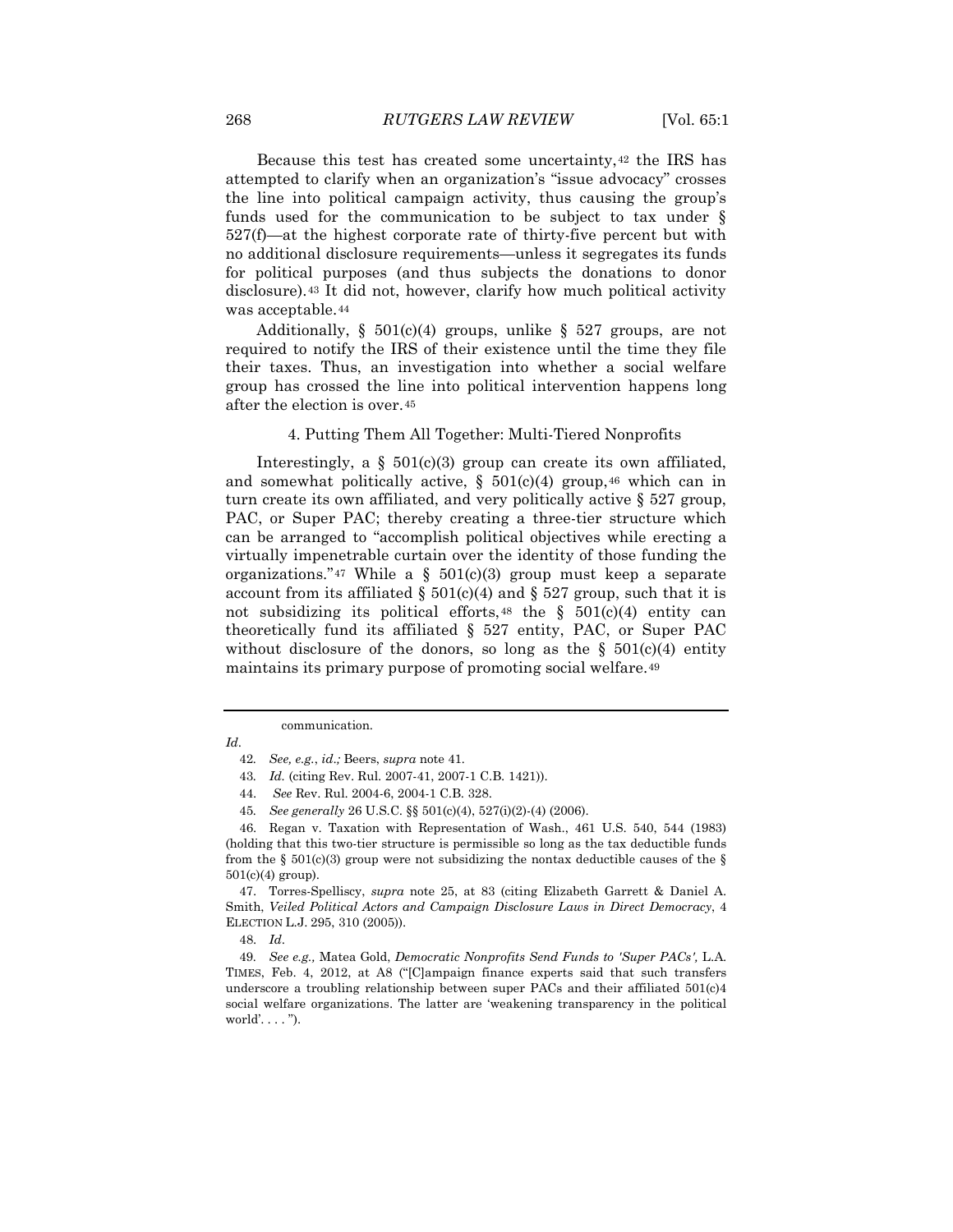# *B. An Overview of Campaign Finance Law and Corporate Spending*

### 1. The Passage of the FECA

Absent pure public funding of elections, it is extremely difficult to win an election without money, regardless of the talents and charisma of the candidate.[50](#page-7-7) Since money has great potential to corrupt the voting process, it follows that some regulation is necessary.[51](#page-8-0) In attempting to regulate campaign finance, the trick (or tricky part) is balancing free speech with fairness.[52](#page-8-1) Free speech and freedom of association would seem to allow a candidate to raise and spend as much money as the candidate wants, but fairness requires giving an equal voice to all potential candidates regardless of their financing.[53](#page-8-2)

In 1971, Congress passed the Federal Election Campaign Act  $("FECA")<sup>54</sup>$  $("FECA")<sup>54</sup>$  $("FECA")<sup>54</sup>$  in an effort to reform campaign finance by limiting individual, corporate, political party, and candidate activities in federal elections.[55](#page-8-4) Initially, the limit on individual contributions was \$1000 with a maximum annual limit of \$25,000.[56](#page-8-5) Additionally, it imposed a \$1000 per year limit on individual expenditures made in connection with a candidate.[57](#page-8-6) In response to the Watergate scandal, Congress amended the FECA to place stricter limits on individual contributions to political campaigns and additional candidate expenditure limits.[58](#page-8-7) The amendments also allowed for some corporate spending through PACs, which required disclosure of the donations, and created the Federal Election Commission to oversee and enforce the rules.[59](#page-8-8) In 1976, these limits on contributions and candidate spending brought the conflicts between free speech and fairness to the point of judicial intervention when the FECA was

57*. See id.* at 1038 (referring to § 608, 86 Stat. at 9-10).

<span id="page-8-9"></span><sup>50</sup>*. See* CHARLES L. ZELDEN, THE SUPREME COURT AND ELECTIONS: INTO THE POLITICAL THICKET 338 (2010); *see also Money Wins Presidency and 9 of 10 Congressional Races in Priciest U.S. Election Ever,* OPENSECRETS.ORG (Nov. 5, 2008 3:19 PM), http://www.opensecrets.org/news/2008/11/money-wins-white-house-and.html (charting the 2008 congressional races by campaign spending amounts— that in most cases the biggest spender wins; additionally, the average price tag for a House seat is \$1.1 million and \$6.5 million for a Senate seat).

<sup>51</sup>*. See* ZELDEN, *supra* note 50, at 338.

<sup>52</sup>*. Id*.

<sup>53</sup>*. Id*.

<span id="page-8-4"></span><span id="page-8-3"></span><span id="page-8-2"></span><span id="page-8-1"></span><span id="page-8-0"></span><sup>54</sup>*. See* Federal Election Campaign Act (FECA) of 1971, Pub. L. No. 92-225, 86 Stat. 3 (1972) (codified as amended in various sections of 2, 18, and 47 U.S.C.).

<sup>55.</sup> ZELDEN, *supra* note 50, at 338.

<sup>56.</sup> Bingham, *supra* note 1, at 1038.

<sup>58.</sup> ZELDEN, *supra* note 50, at 338.

<span id="page-8-8"></span><span id="page-8-7"></span><span id="page-8-6"></span><span id="page-8-5"></span><sup>59</sup>*. See* 2 U.S.C. §§ 434, 441d (2006); Bingham, *supra* note 1, at 1039 (internal citations omitted).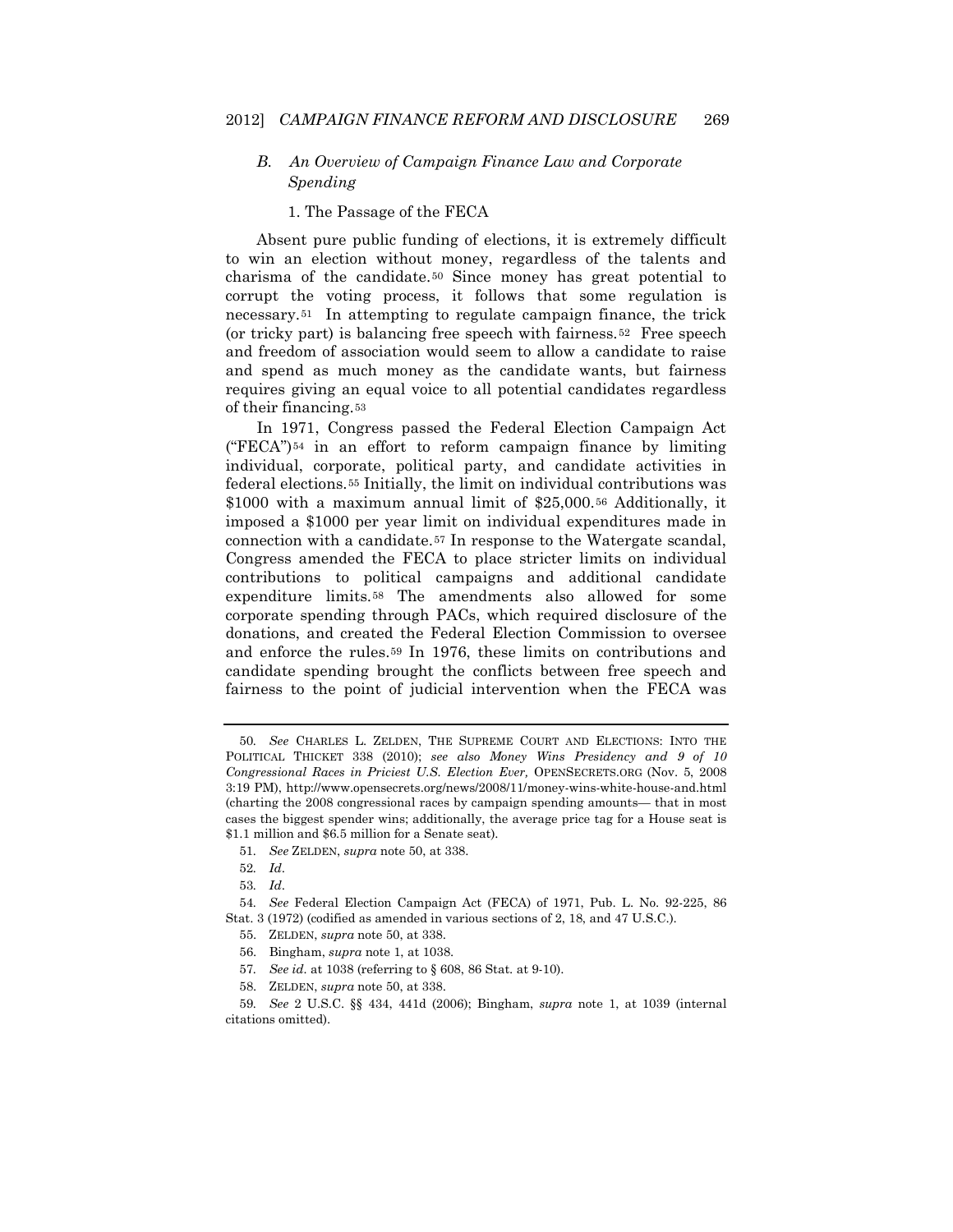challenged as unconstitutional in *Buckley v. Valeo*.[60](#page-8-9)

### 2. The FECA: Case Law and Constitutionality

The starting point for the constitutional analysis of modern campaign finance reform is the Supreme Court's opinion in *Buckley v. Valeo*.[61](#page-9-0) The Court held that the FECA's limitations on contributions by individuals to political parties or PACs were constitutional because the government has a sufficient interest in preserving the integrity of the system of democracy to justify the burden on the First Amendment rights of contributors.[62](#page-9-1) However, the FECA's limit on political expenditures placed a substantial restriction on a person or group's right to engage in political speech, and was thus unconstitutional.[63](#page-9-2) From this point forward, the Court has applied strict scrutiny to any regulation of expenditures used to express the political views of candidates based on the idea that "money is speech."[64](#page-9-3) So, despite efforts by Congress to make the FECA as comprehensive as possible, the decision in *Buckley* transformed the FECA into a statutory framework that "no legislature ever voted to create and, one may surmise, no legislature would ever have voted to create."[65](#page-9-4)

The FECA also included language that would "regulate[] . . . spending 'in connection with' or 'for the purpose of influencing' a federal election, or 'relative to' a federal candidate."[66](#page-9-5) The Court held that this "language could survive First Amendment scrutiny if it applied only to ads that use express words of advocacy or defeat: 'vote for,' 'vote against,' and 'defeat,'" as examples.[67](#page-9-6) This created a divide between expenditures that expressly advocated for a candidate,

<sup>60.</sup> ZELDEN, *supra* note 50, at 338-39; Buckley v. Valeo, 424 U.S. 1 (1976).

<span id="page-9-0"></span><sup>61.</sup> SAMUEL ISSACHAROFF ET AL., THE LAW OF DEMOCRACY: LEGAL STRUCTURE OF THE POLITICAL PROCESS 334 (3d ed. 2007).

<span id="page-9-1"></span><sup>62</sup>*. Buckley*, 424 U.S. at 21 ("A limitation on the amount of money a person may give to a candidate or campaign organization thus involves little direct restraint on his political communication, for it permits the symbolic expression of support evidenced by a contribution but does not in any way infringe the contributor's freedom to discuss candidates and issues.").

<span id="page-9-7"></span><span id="page-9-2"></span><sup>63</sup>*. See id.* at 19 ("A restriction on the amount of money a person or group can spend on political communication during a campaign necessarily reduces the quantity of expression by restricting the number of issues discussed, the depth of their exploration, and the size of the audience reached.").

<span id="page-9-3"></span><sup>64.</sup> ISSACHAROFF, *supra* note 61, at 337; *see also* Eugene Volokh, *Money and Speech*, THE VOLOKH CONSPIRACY (Jan. 24, 2010, 4:49 PM), http://volokh.com/2010/ 01/24/money-and-speech-2 (noting that the Supreme Court never actually reasoned that "money is speech" as many people characterize it). "It's that restricting the use of money to speak, like restricting the use of air travel or computers to speak, interferes with people's ability to speak." *Id.*

<span id="page-9-4"></span><sup>65.</sup> ISSACHAROFF, *supra* note 61, at 338.

<span id="page-9-5"></span><sup>66</sup>*. Id.* at 400.

<span id="page-9-6"></span><sup>67.</sup> Bingham, *supra* note 1, at 1040 (citing *Buckley*, 424 U.S. at 44 & n.52).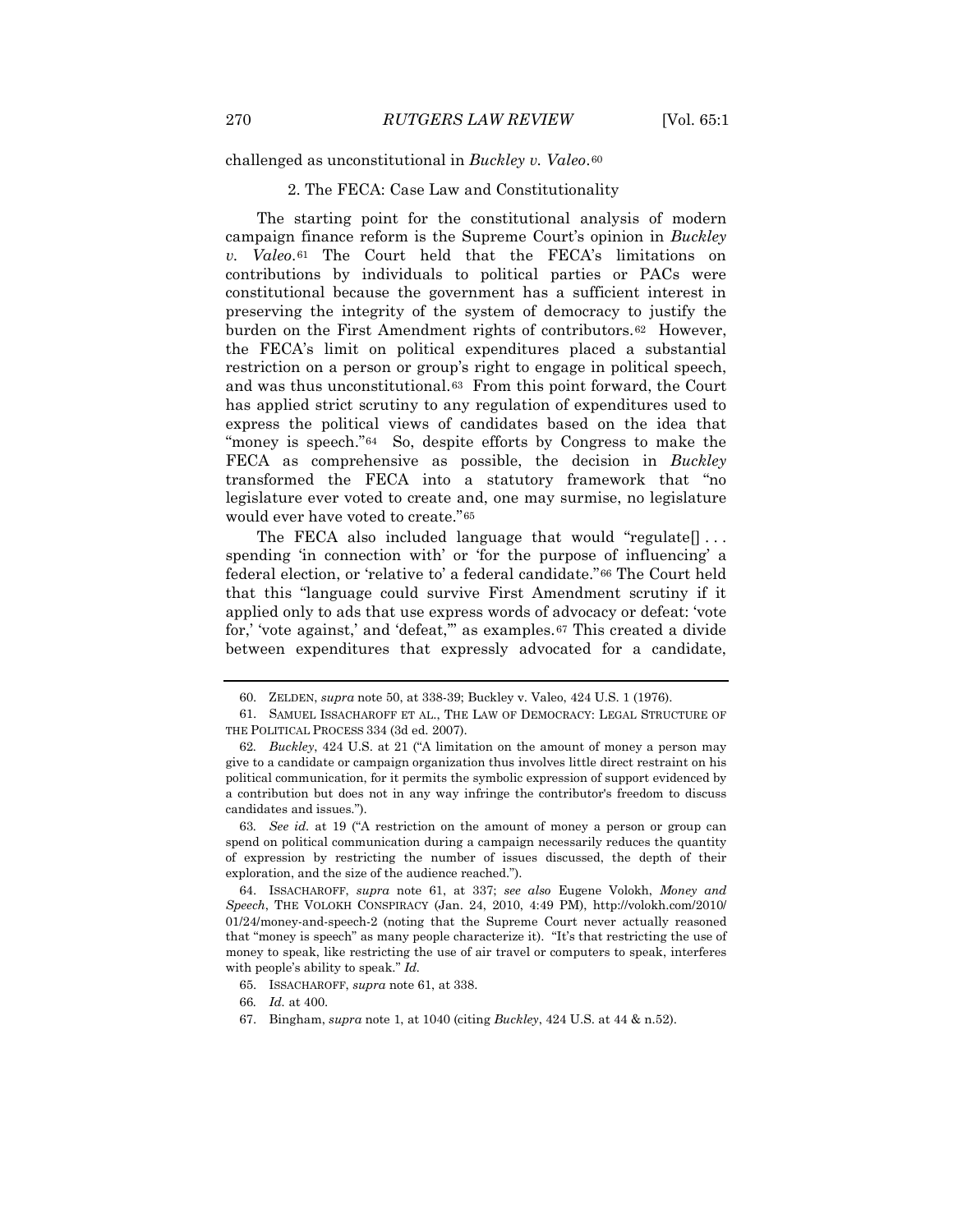which may be regulated to some degree, and expenditures for issue advocacy, which cannot be regulated without violating the First Amendment.[68](#page-9-7) After *Buckley*, it became clear that "corporations could not spend general treasury funds on express advocacy but they could spend on issue advocacy" even if "its purpose or effect was to influence . . . an election for federal office."[69](#page-10-0) 

The Court took its next look at First Amendment issues in campaign finance regulation with *First National Bank v. Bellotti* in 1978.[70](#page-10-1) In striking down a Massachusetts law that prohibited corporate advertising relating to elections or referendums unless they materially affected its business, the Court held that a corporation should not be treated differently than private persons.[71](#page-10-2) The Court reasoned that corporations have a right to discuss government affairs, and the state's statute that restricts corporate political speech to items "materially affecting" its business violates the First Amendment.[72](#page-10-3)

Eight years later, the Court addressed the issue of direct corporate expenditures in elections again in *Federal Election Commission v. Massachusetts Citizens for Life, Inc.* ("MCFL").[73](#page-10-4) The Court held that the FECA's prohibition of direct expenditures of corporate treasury funds in connection with any election violated the First Amendment as it applied to MCFL's publication of a newsletter urging people to vote pro-life.[74](#page-10-5) Here, MCFL was formed for the purpose of advancing political ideas—it had no shareholders, it was not established as a business entity or union, and did not accept any donations from a business entity or union. Thus an organization such as MCFL did not "create[] a threat to the political marketplace."[75](#page-10-6)

In 1990, the Court addressed the open question of how much the government could limit corporate spending on elections for candidates in *Austin v. Michigan Chamber of Commerce*.[76](#page-10-7) The Court upheld the Michigan Campaign Finance Act, which prohibited corporations from using treasury funds for independent expenditures to support or oppose candidates in elections for state office.[77](#page-10-8) The Court reasoned that the Michigan Chamber of Commerce was not

<span id="page-10-9"></span><span id="page-10-0"></span><sup>68</sup>*. See* Bingham, *supra* note 1, at 1040.

<sup>69</sup>*. Id.* at 1041.

<span id="page-10-1"></span><sup>70.</sup> 435 U.S. 765 (1978).

<sup>71</sup>*. Id.* at 784.

<sup>72</sup>*. See id.*

<sup>73.</sup> 479 U.S. 238 (1986).

<sup>74</sup>*. See id.* at 263-65.

<sup>75</sup>*. Id.* at 264.

<span id="page-10-8"></span><span id="page-10-7"></span><span id="page-10-6"></span><span id="page-10-5"></span><span id="page-10-4"></span><span id="page-10-3"></span><span id="page-10-2"></span><sup>76.</sup> 494 U.S. 652 (1990), *overruled by* Citizens United v. Fed. Election Comm'n, 558 U.S. 310 (2010); *see also* Bingham, *supra* note 1, at 1042 (discussing the Court's adoption of a "new, more flexible articulation of corruption").

<sup>77</sup>*. See generally Austin*, 494 U.S. at 661-69.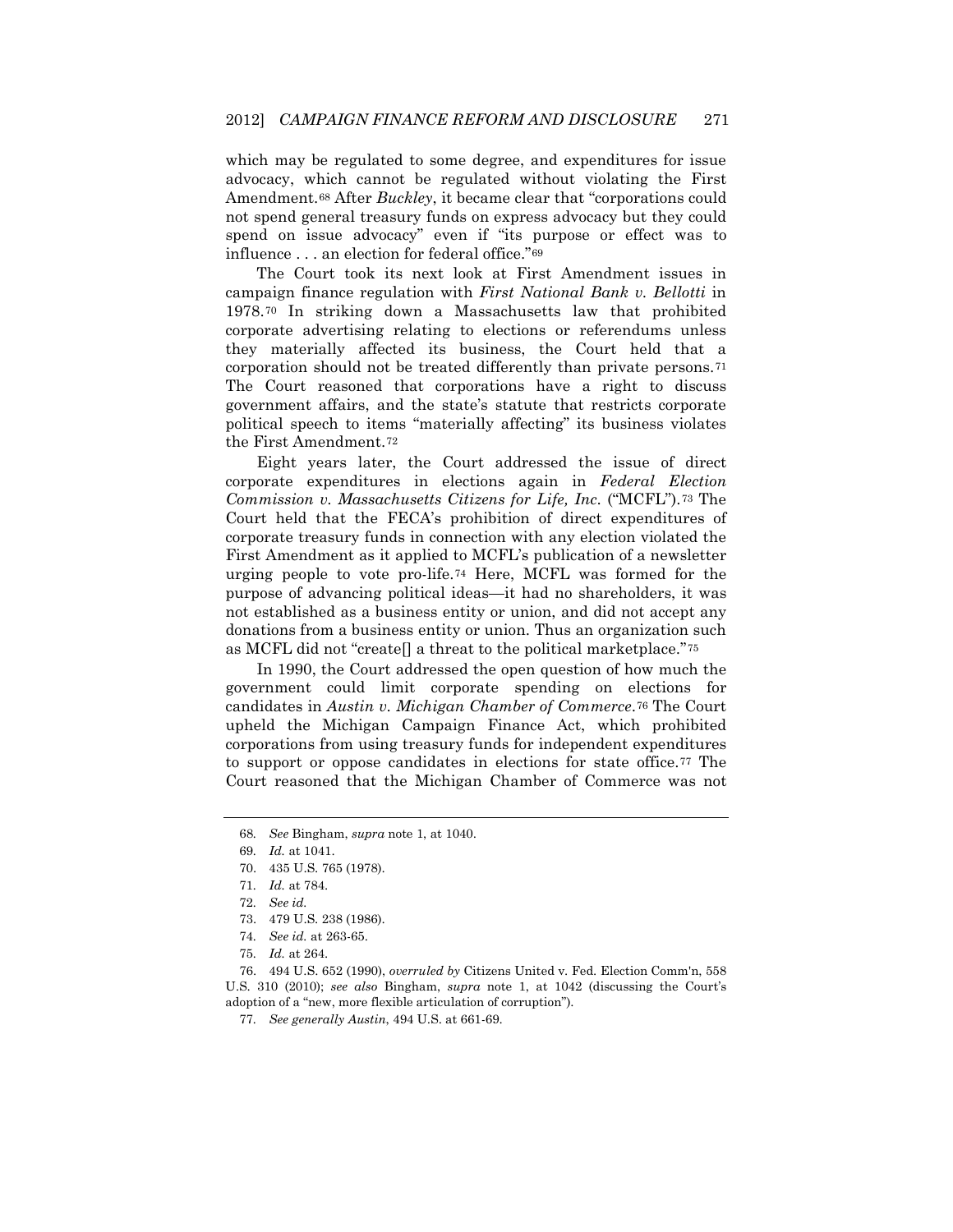similar to a nonprofit ideological corporation, like *MCFL*, but more like a business in that over seventy-five percent of its members were business corporations, and the law was narrowly tailored to achieve the state's interest of maintaining the integrity of elections.[78](#page-10-9) The Court found that the Michigan law was "precisely targeted to eliminate the distortion caused by corporate spending while also allowing corporations to express their political views," thus surviving constitutional scrutiny.[79](#page-11-0)

### *C. Loopholes: Soft Money, Sham Issue Ads and § 527*

By 1996, organizations had learned to exploit two loopholes in campaign finance reform: the soft-money loophole and the issueadvocacy loophole, which together were a "near perfect circumvention of the 1974 FECA."[80](#page-11-1) The soft-money loophole works by allowing political parties to take donations from corporations or other wealthy sponsors and channel them through local party chapters, thus bypassing contribution limits to the national parties.[81](#page-11-2) The issueadvocacy loophole works by taking advantage of *Buckley's* "magic words" test for express advocacy to create sham issue advocacy ads.<sup>[82](#page-11-3)</sup> Professor Frank Askin provides a fictitious example:

[Image of Al Gore debating George Bush.] Narrator: Al Gore believes in a worker's right to organize. He supports raising the minimum wage. [Image of Al Gore shaking hands with workers.] He cares about working families. Al Gore, supports a real Patients' Bill of Rights. Al Gore's record is pro-worker and pro-labor. This election day remember America's working families![83](#page-11-4)

This type of advertisement would be considered issue advocacy, and would therefore be unregulated by FECA.[84](#page-11-5) Moreover, if the ad was funded by soft money through a § 527 conduit (later dubbed a "stealth PAC," because at that time there were no disclosure requirements for  $\S$  527 groups),<sup>[85](#page-11-6)</sup> there were no applicable contribution limits, and corporations or other wealthy sponsors could virtually contribute large sums of money anonymously.[86](#page-11-7)

<span id="page-11-8"></span><sup>78</sup>*. See id.*

<sup>79</sup>*. Id.* at 660.

<sup>80.</sup> ISSACHAROFF, *supra* note 61, at 402.

<sup>81.</sup> Bingham, *supra* note 1, at 1043-44.

<span id="page-11-3"></span><span id="page-11-2"></span><span id="page-11-1"></span><span id="page-11-0"></span><sup>82.</sup> ISSACHAROFF, *supra* note 61, at 401 (citing *Buckley's* famous footnote, which delineates express advocacy to "communications containing express words of advocacy of election or defeat, such as 'vote for,' 'elect,' 'support,' 'cast your ballot for,' 'Smith for Congress,' 'vote against,' 'defeat,' 'reject.'" Buckley v. Valeo, 424 U.S. 1, 44 n.52 (1976)).

<span id="page-11-7"></span><span id="page-11-6"></span><span id="page-11-5"></span><span id="page-11-4"></span><sup>83.</sup> Frank Askin, *Of Bright Lines and Fuzzy Arguments: McCain-Feingold Tries to Rein in Sham Issue Advocacy,* 1 ELECTION L.J. 373, 378 (2002).

<sup>84</sup>*. Id.* at 378.

<sup>85</sup>*. See* Kalanick, *supra* note 6, at 2257-59, 2268 n.87.

<sup>86</sup>*. Id*. at 2257-59.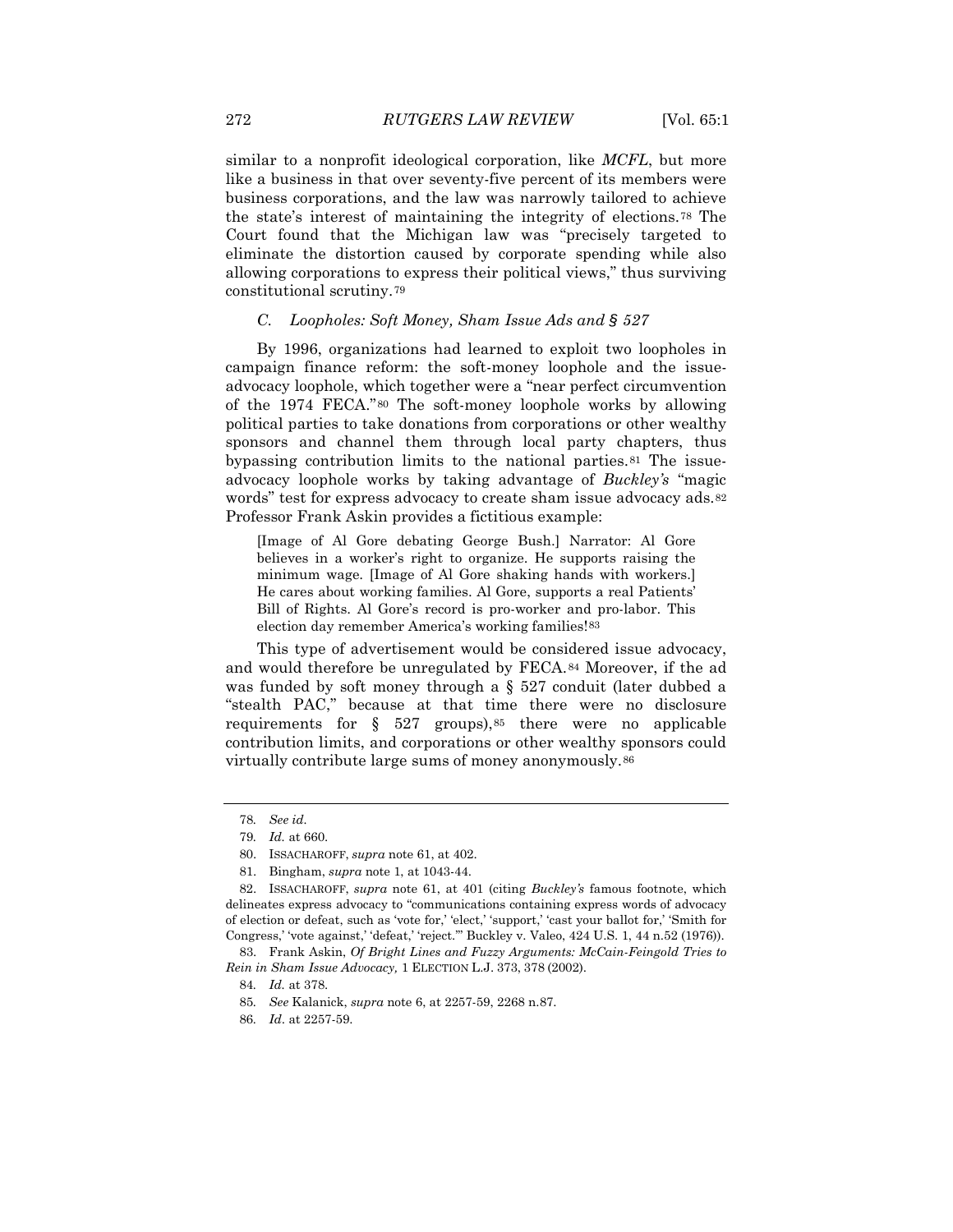Groups organized under § 527 were initially formed to coordinate and encourage voter turnout and campaign for specific issues.<sup>[87](#page-11-8)</sup> However, since these groups operated solely under IRS jurisdiction, and not under the FECA, political parties began to use these organizations as a means to influence election outcomes, retain tax exemption, avoid contribution limits, and completely avoid the FECA disclosure requirements.[88](#page-12-0)

1. Internal Revenue Code Amendment of 2000

In 2000, Congress first attempted to address the problem of stealth PACs by amending § 527 of the federal tax code.[89](#page-12-1) Quoting Senator Reed, who cosponsored the bill:

Hopefully, the passage of our amendment yesterday, which mandates disclosure by Section 527 organizations, will close yet another legal loophole being exploited by clever campaign fundraisers. This amendment should make unregulated and unlimited contributions to these so-called Section 527 committees much less attractive. Although donors will be able to continue to make as many tax-deductible contributions as they want, they will no longer be able to do so in absolute secrecy. [90](#page-12-2)

Although it was an amendment to the federal tax code, and not the FECA, it was referred to as "campaign finance reform," and its purpose was to close the § 527 loophole.[91](#page-12-3) 

Congress adopted a two-pronged approach in the amendment.[92](#page-12-4) First, it required that new § 527 organizations notify the IRS of their existence with twenty-four hours of formation.<sup>[93](#page-12-5)</sup> Second, § 527 organizations were now required to make regular periodic reports of their contributions and expenditures to the IRS.[94](#page-12-6) These reports must include "[t]he amount, date, and purpose of each expenditure made," and "[t]he name and address ... of all contributors ... ."[95](#page-12-7) Although the amendment was a far cry from a full-fledged campaign finance reform effort, it seemed to be a step in the right direction.[96](#page-12-8)

<sup>87</sup>*. Id*.

<sup>88</sup>*. Id*.

<span id="page-12-1"></span><span id="page-12-0"></span><sup>89.</sup> Act to Amend the Internal Revenue Code of 1986, Pub. L. No. 106-230, 114 Stat. 477, 479 (2000) (codified at 26 U.S.C. § 527(i)-(j) (2006)).

<sup>90.</sup> 146 CONG. REC. 10,182 (2000) (statement of Sen. Reed).

<span id="page-12-9"></span><span id="page-12-3"></span><span id="page-12-2"></span><sup>91</sup>*. See* 146 CONG. REC. 13,291 (2000) (statement of Rep. Castle); 146 CONG REC. 12,848-49 (2000) (statement of Sen. Feingold).

<sup>92</sup>*. See* Beers, *supra* note 41.

<span id="page-12-6"></span><span id="page-12-5"></span><span id="page-12-4"></span><sup>93</sup>*. Id*. (citing Act to Amend the Internal Revenue Code of 1986, Pub. L. No. 106- 230, 114 Stat. 477, 479 (2000) (codified at 26 U.S.C. § 527(i))).

<sup>94</sup>*. See* Beers, *supra* note 41 (citing Act to Amend the Internal Revenue Code of 1986, Pub. L. No. 106-230, 114 Stat. 477, 479 (2000) (codified at 26 U.S.C. § 527(i))).

<sup>95.</sup> 26 U.S.C. § 527(j)(3)(A)-(B).

<span id="page-12-8"></span><span id="page-12-7"></span><sup>96</sup>*. See* 146 CONG. REC. 12,848 (2000) (statement of Sen. Feingold) ("The bill we are going to pass is by no means a solution to all the problems of our campaign finance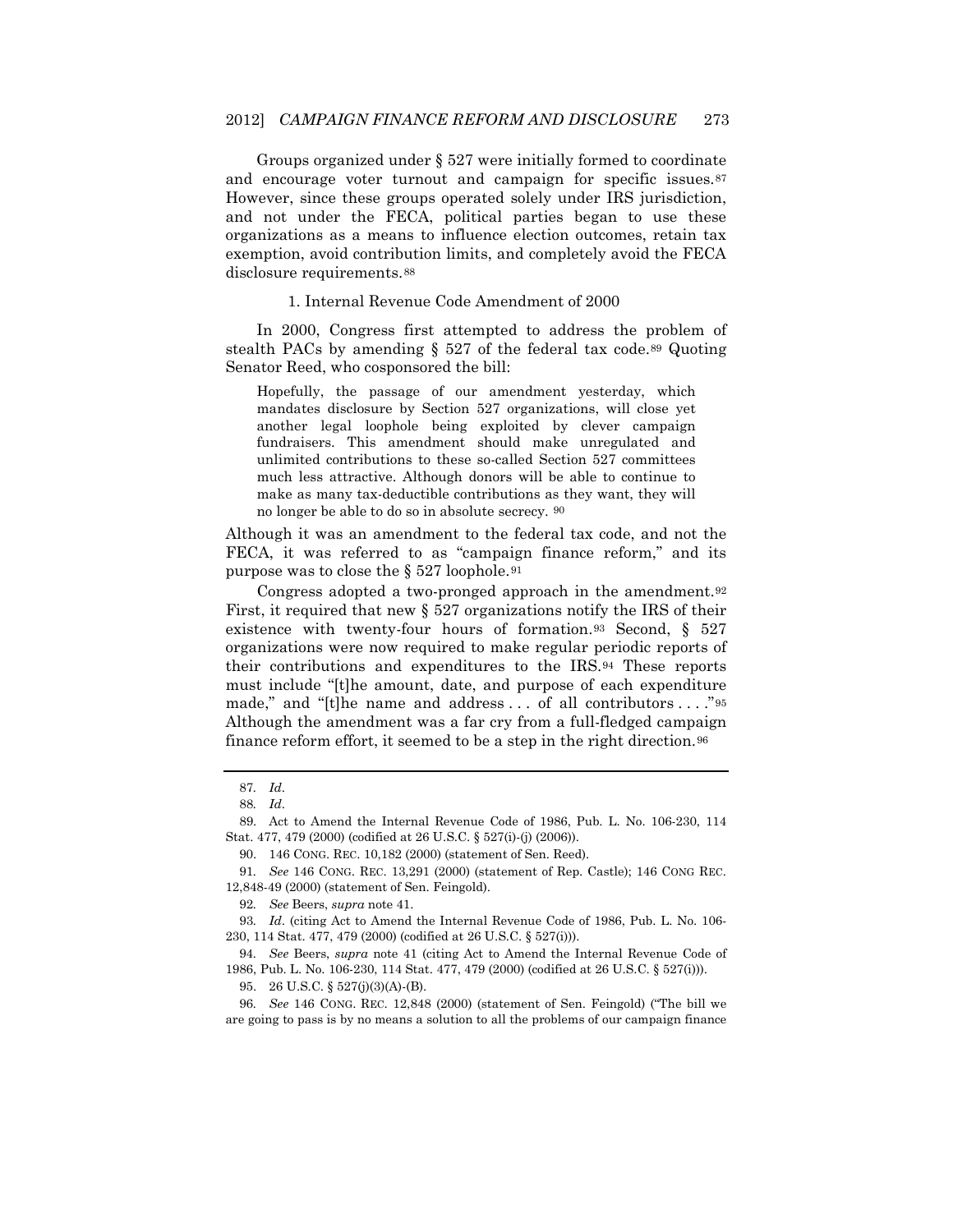### 2. Bipartisan Campaign Reform Act of 2002

Two years later, in further response to the § 527 "twin loopholes,"[97](#page-12-9) Congress enacted the Bipartisan Campaign Reform Act of 2002 ("BCRA").[98](#page-13-0) Title I of the Act limited the use of soft money, and Title II of the Act attempted to regulate sham issue advocacy.[99](#page-13-1) The BCRA addressed the soft-money problem by prohibiting "national party committees from soliciting . . . funds not subject to FECA's limitations."[100](#page-13-2) It also redefined express advocacy that would be subject to FECA's prohibition on corporate or union funded advertisements and disclosure requirements as "electioneering communications."[101](#page-13-3)Electioneering communications were now defined as:

[A]ny broadcast, cable, or satellite communication which –

(I) refers to a clearly identified candidate for Federal office;

(II) is made within—

 (aa) 60 days before a general, special, or runoff election for the office sought by the candidate; or

 (bb) 30 days before a primary or preference election, or a convention or caucus of a political party that has authority to nominate a candidate.[102](#page-13-4)

In essence, "all 'electioneering communications' funded by the general treasuries of a union or corporation were [now] prohibited."[103](#page-13-5) As one would assume, this led to litigation regarding the constitutionality of the BCRA.[104](#page-13-6)

### 3. *McConnell*, *Wisconsin Right to Life*, and the BCRA

In 2003, the Court first addressed the constitutionality of the BCRA in the *McConnell* decision.[105](#page-13-7) The Court upheld the BCRA's soft-money ban and its regulations of the source, content, or timing of

<span id="page-13-3"></span>101*. Id*.

<span id="page-13-8"></span>system, but it is a start—and an important start—because it will close the loophole that was opened at the intersection of the tax laws and election laws that allows unlimited amounts of completely secret contributions to flow into our campaign finance system and influence our elections.").

<sup>97</sup>*. See* Bingham, *supra* note 1, at 1044.

<span id="page-13-2"></span><span id="page-13-1"></span><span id="page-13-0"></span><sup>98.</sup> Bipartisan Campaign Reform Act of 2002, Pub. L. No. 107-155, 116 Stat. 81 (2002) (codified as amended in scattered sections of 2 U.S.C. (2006)).

<sup>99.</sup> ISSACHAROFF, *supra* note 61, at 403; Bingham, *supra* note 1, at 1044-45.

<sup>100.</sup> Bingham, *supra* note 1, at 1044.

<sup>102.</sup> 2 U.S.C. § 434(f)(3)(A)(i) (2006).

<sup>103.</sup> Bingham, *supra* note 1, at 1045.

<span id="page-13-7"></span><span id="page-13-6"></span><span id="page-13-5"></span><span id="page-13-4"></span><sup>104</sup>*. See* McConnell v. Fed. Election Comm'n, 540 U.S. 93 (2003), *overruled in part by* Citizens United v. Fed. Election Comm'n, 558 U.S. 310 (2010).

<sup>105.</sup> *Id.*.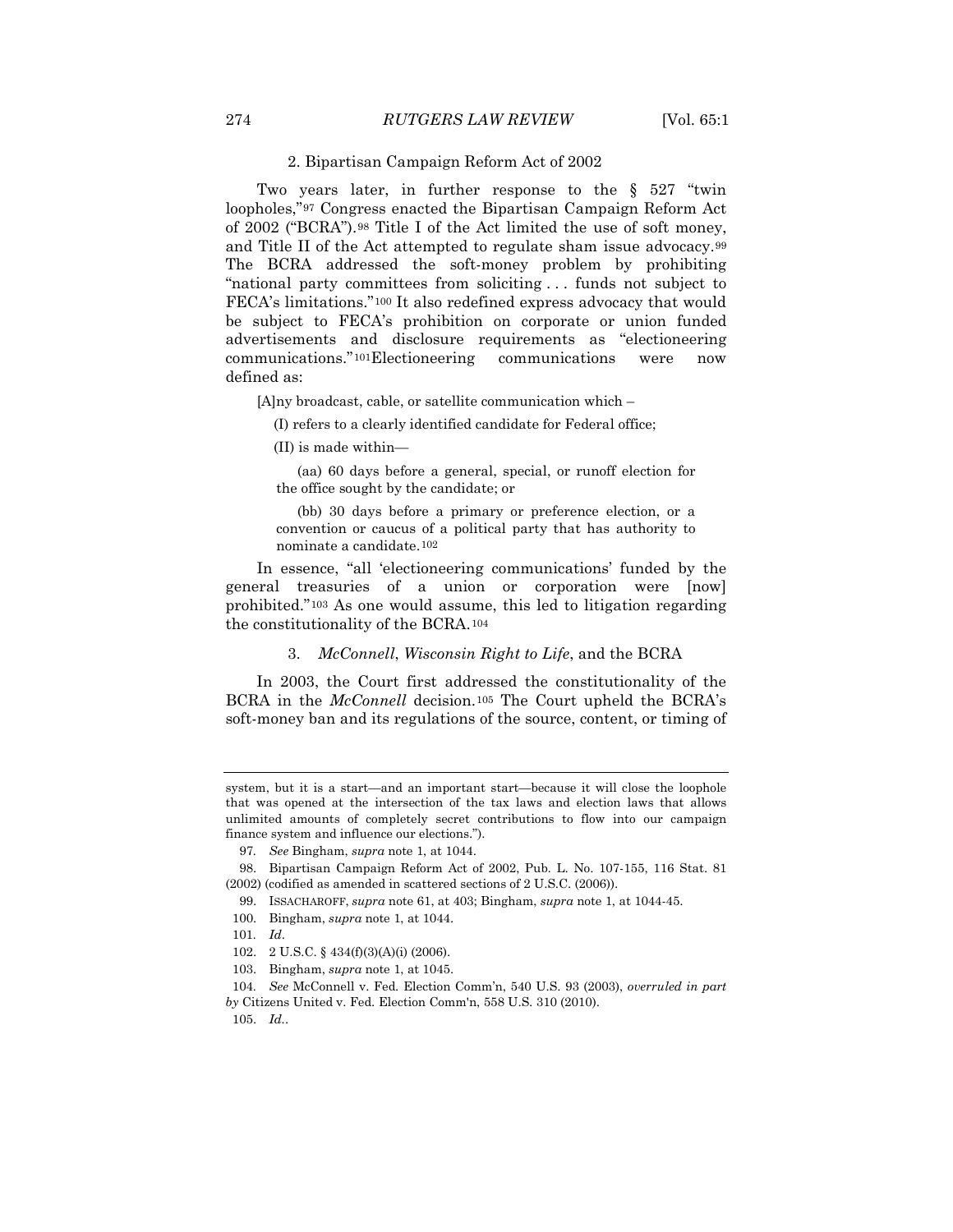political advertising.[106](#page-13-8) The Court reasoned that the burden on free speech was minimal because the regulations mostly dealt with contributions used to register voters, not with campaign expenditures, which are more akin to political speech, and thus deserve greater protection[.107](#page-14-0) The Court further reasoned that the government has a legitimate interest in preventing "'both the actual corruption threatened by large financial contributions and . . . the appearance of corruption'"; thus validating *Austin*'s rationale in favor of government regulations of corporate spending in elections, due to the distorting effects of corporate aggregations of wealth.[108](#page-14-1)

Four years later, the Court backtracked on its antidistortion justification in *Federal Election Commission v. Wisconsin Right to Life, Inc*.[109](#page-14-2) The Court held that the BCRA's ban on the use of corporate treasury funds for political advertisements in the sixty days before an election was unconstitutional,[110](#page-14-3) where the advertisements do not explicitly endorse or oppose a candidate. The Court reasoned that a test equating an effect of express advocacy rather than actual advocacy would "unquestionably chill a substantial amount of political speech."[111](#page-14-4) The Court further held that an advertisement is only subject to regulation as a functional equivalent to express advocacy if it is "susceptible of no reasonable interpretation other than as an appeal to vote for or against a specific candidate."[112](#page-14-5) Thus, any issue ads that did not fall into this category were eligible for an as-applied challenge to the BCRA's ban on corporate funded ads shortly before an election.[113](#page-14-6) 

In light of this decision, Citizens United, a  $\S$  501(c)(4) corporation, sought to enjoin the FEC from enforcing the BCRA ban on their ads promoting the film *Hillary: The Movie*, which was critical of then possible presidential candidate, Hillary Rodham Clinton.[114](#page-14-7) Citizens United asserted that their ads were "issue speech," and thus outside the scope of the BCRA as applied under *Wisconsin Right to Life*.[115](#page-14-8) It intended to air the ads within thirty days of the democratic primary, and within sixty days of the

<sup>106.</sup> *See id.* at 142-58.

<sup>107</sup>*. Id*. at 166-68.

<span id="page-14-9"></span><span id="page-14-2"></span><span id="page-14-1"></span><span id="page-14-0"></span><sup>108</sup>*. Id.* 136-37 (2003) (quoting Fed. Election Comm'n v. Nat'l Right to Work Comm.., 459 U.S. 197, 208 (1982)); *see also* discussion *supra* Part II.B.2 (discussing prior court decisions recognizing corruption interest).

<sup>109.</sup> 551 U.S. 449 (2007).

<span id="page-14-3"></span><sup>110</sup>*. Id*. at 481-82.

<span id="page-14-4"></span><sup>111</sup>*. Id*. at 469.

<sup>112</sup>*. Id*. at 470.

<sup>113</sup>*. See id*.

<span id="page-14-8"></span><span id="page-14-7"></span><span id="page-14-6"></span><span id="page-14-5"></span><sup>114</sup>*. See* Citizens United v. Fed. Election Comm'n, 530 F. Supp. 2d 274, 275-79 (D.D.C. 2008).

<sup>115</sup>*. Id.* at 277-79.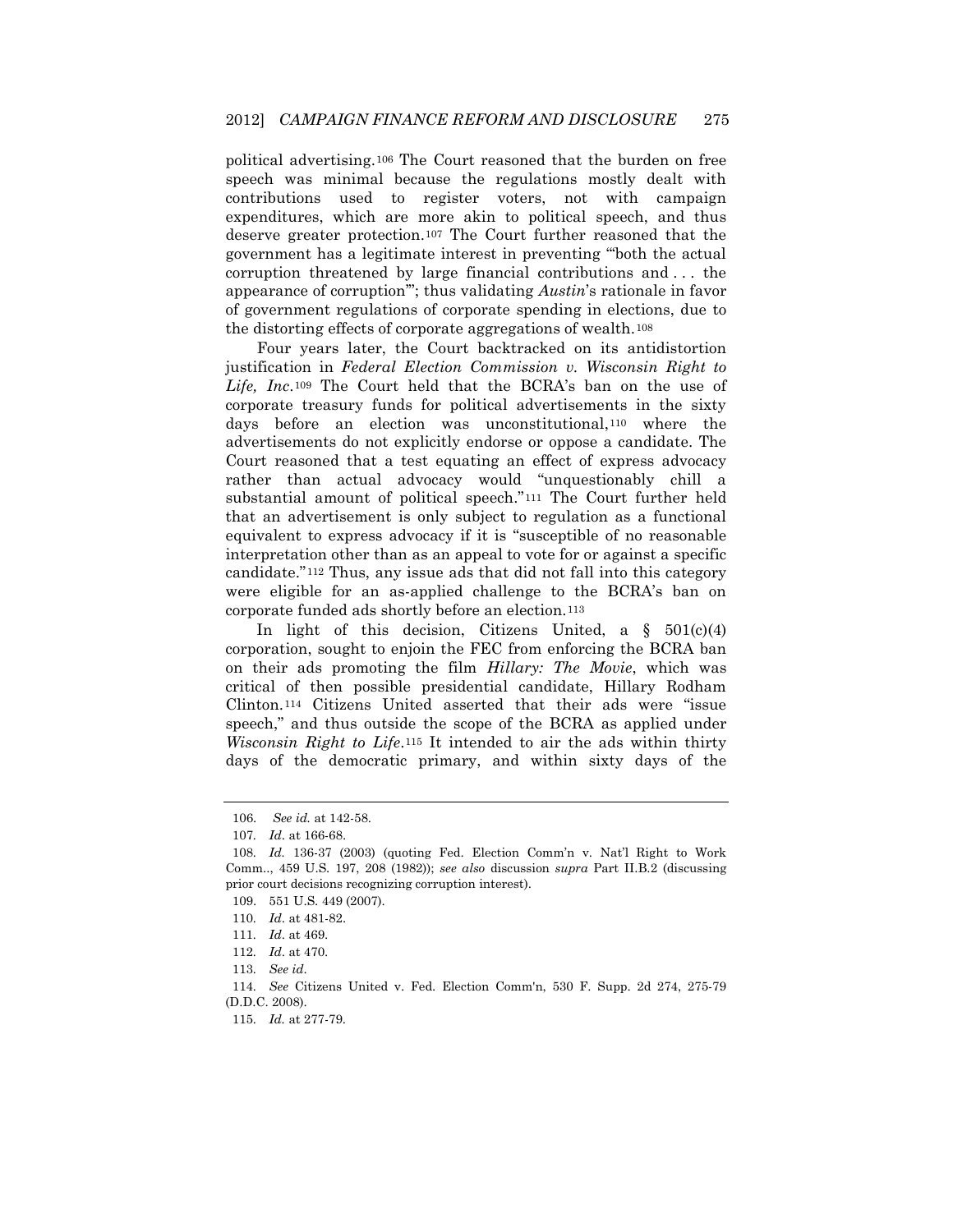presidential election.[116](#page-14-9) The lower court found in favor of the FEC and denied the injunction. Citizens United appealed, and the Supreme Court granted certiorari.[117](#page-15-0) For Citizens United to prevail, the Court would either have to find that the BCRA, as applied to the ads, was unconstitutional as a restriction of "issue speech," or overrule the *McConnell* decision, which upheld the BCRA limits on electioneering communications.[118](#page-15-1)

# *D. Loopholes:* Citizens United*,* Speechnow*, Super Pacs, and § 501(c)(4)*

The Supreme Court's 2010 decision in *Citizens United* fundamentally changed campaign finance law by overruling *Austin*  and part of *McConnell,*[119](#page-15-2) invalidating several key provisions of the BCRA, and thereby ending restrictions on the use of corporate and union treasury funds to finance independent expenditures and electioneering communications.[120](#page-15-3) To be sure, the Court went as far as to say that "[n]o sufficient governmental interest justifies limits on the political speech of nonprofit or for-profit corporations."[121](#page-15-4) When addressing the appearance of corruption allegedly created by large donations, the Court stated that "influence over or access to elected officials does not mean that those officials are corrupt," essentially limiting regulation to actual quid pro quo vote buying.[122](#page-15-5) The opinion justifies the Court's loosening of corporate spending restrictions by highlighting disclosure as a "less restrictive alternative" to fulfilling the substantial governmental interest of providing voters with sufficient information and deterring an appearance of corruption.<sup>[123](#page-15-6)</sup>

<span id="page-15-8"></span>Notably, the Court found the BRCA's disclosure requirements could be applied to  $\S$  501(c)(4) groups, are facially constitutional subject to only "exacting scrutiny," and open to as-applied challenges if the group could show a reasonable probability that disclosure of contributor information would subject donors to "threats, harassment, or reprisals from either government officials or private parties."[124](#page-15-7) Additionally, the Court rejected the premise set forth in

<sup>116</sup>*. Id*. at 276.

<span id="page-15-1"></span><span id="page-15-0"></span><sup>117</sup>*. See* Citizens United v. Fed. Election Comm'n, No. 07-2240 (ARR, RCL, RWR), 2008 WL 2788753 (D.D.C. July 18, 2008), *aff'd in part*, *rev'd in part and remanded by* 130 S. Ct. 876 (2010).

<sup>118.</sup> *Citizens United*, 530 F. Supp. 2d at 278-80.

<span id="page-15-2"></span><sup>119</sup>*. See Citizens United*, 130 S. Ct. 876.

<span id="page-15-3"></span><sup>120.</sup> Torres-Spelliscy, *supra* note 25, at 61.

<sup>121.</sup> *Citizens United*, 130 S. Ct. at 913.

<sup>122</sup>*. Id*. at 911.

<span id="page-15-6"></span><span id="page-15-5"></span><span id="page-15-4"></span><sup>123</sup>*. Id*. at 915 (citing Fed. Election Comm'n v. Mass. Citizens for Life, Inc., 479 U.S. 238, 262 (1986)).

<span id="page-15-7"></span><sup>124</sup>*. Id*. at 914 (citing and quoting Buckley v. Valeo, 424 U.S. 1, 64, 66, 74 (1976) and McConnell v. Fed. Election Comm'n, 540 U.S. 93, 198, 231-32 (2003)).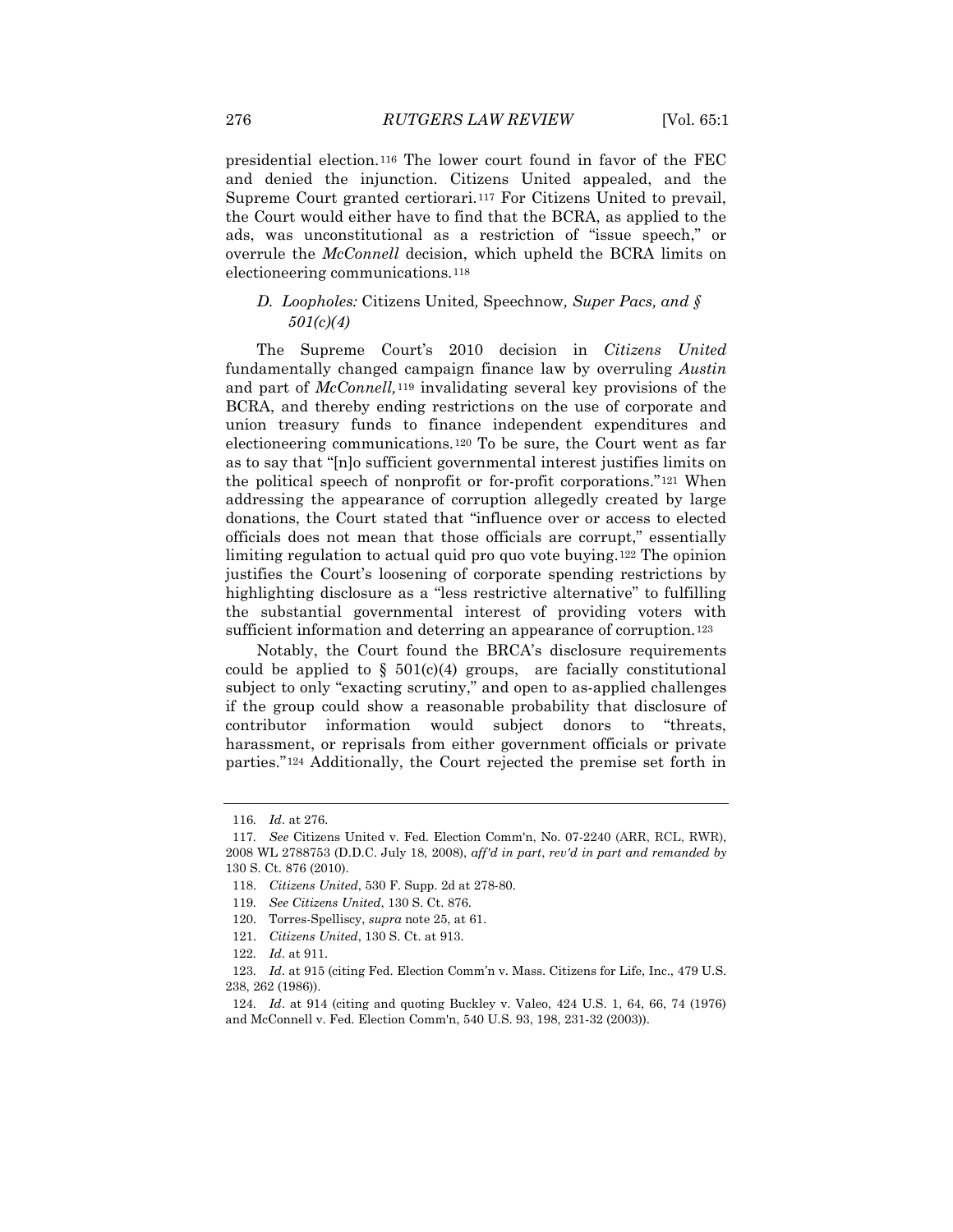*Wisconsin Right to Life*[125](#page-15-8) that disclosure is only required for communications that are the "functional equivalent" of express advocacy.[126](#page-16-0) However, the Court did not provide any bright-line guidance of when disclosure must be required for these groups.[127](#page-16-1)

In March of 2010, the D.C. Circuit had the opportunity to apply *Citizens United* to its decision in *SpeechNow.org v. Federal Election Commission.*[128](#page-16-2) The Court determined that PACs, who intended only to make independent (noncoordinated) expenditures, were constitutionally exempt (as-applied) from the FECA individual contribution limits of \$5000.[129](#page-16-3) This decision allows a PAC, who wishes to forego making any direct contributions to a candidate, to receive unlimited contributions from individual or corporate donors, thus becoming what has been dubbed a "Super PAC."[130](#page-16-4) The D.C. Circuit reasoned that because *Citizens United* grants such broad protections to independent expenditures, and absent a quid pro quo arrangement, the government has no sufficient interest in limiting independent expenditures.[131](#page-16-5) Thus, there can be no sufficient anticorruption interest in limiting contributions to these groups.[132](#page-16-6) The D.C. Circuit did, however, uphold the disclosure and reporting requirements that apply to these organizations.[133](#page-16-7) 

<span id="page-16-11"></span>Taken together, a corporation (or a wealthy individual donor) can spend virtually unlimited amounts of money on campaign intervention completely anonymously. Here is how: *Citizens United* allows corporations to spend unlimited amounts of money from their general treasuries on independent political expenditures.[134](#page-16-8) A nonprofit's  $\S 501(c)(4)$  status allows it to spend forty to fifty percent of its budget on election intervention without disclosure requirements under IRS regulation.<sup>[135](#page-16-9)</sup> These §  $501(c)(4)$  groups can, in turn, fund Super PACs,[136](#page-16-10) which under *SpeechNow.org* may also receive

131*. See SpeechNow.org*, 599 F.3d at 694-95.

<span id="page-16-7"></span>133*. Id*. at 697-98.

<sup>125.</sup> Fed. Election Comm'n v. Wis. Right to Life, Inc., 551 U.S. 449, 469-76 (2007).

<sup>126</sup>*. Citizens United*, 130 S. Ct. at 915.

<sup>127</sup>*. See id*. at 916-17.

<span id="page-16-2"></span><span id="page-16-1"></span><span id="page-16-0"></span><sup>128</sup>*. See* SpeechNow.org v. Fed. Election Comm'n, 599 F.3d 686 (D.C. Cir. 2010), *cert. denied*, 131 S. Ct. 553 (2010).

<sup>129</sup>*. Id*. at 694-96.

<span id="page-16-4"></span><span id="page-16-3"></span><sup>130</sup>*. Id.*; *see also Super PACs*, OPENSECRETS.ORG, http://www.opensecrets.org/pacs/ superpacs.php (last visited Jan. 17, 2013) (defining qualities of Super PACs, listing names of Super PACs, and indicating amount of money raised and spent by each).

<span id="page-16-6"></span><span id="page-16-5"></span><sup>132</sup>*. Id.* at 694 ("In light of the Court's holding as a matter of law that independent expenditures do not corrupt or create the appearance of *quid pro quo* corruption, contributions to groups that make only independent expenditures also cannot corrupt or create the appearance of corruption.").

<span id="page-16-8"></span><sup>134</sup>*. See* Citizens United v. Fed. Election Comm'n, 130 S. Ct. 876, 913 (2010).

<span id="page-16-9"></span><sup>135</sup>*. See* discussion *supra* Part II.A.3-4.

<span id="page-16-10"></span><sup>136</sup>*. See* discussion *supra* Part II.A.3-4.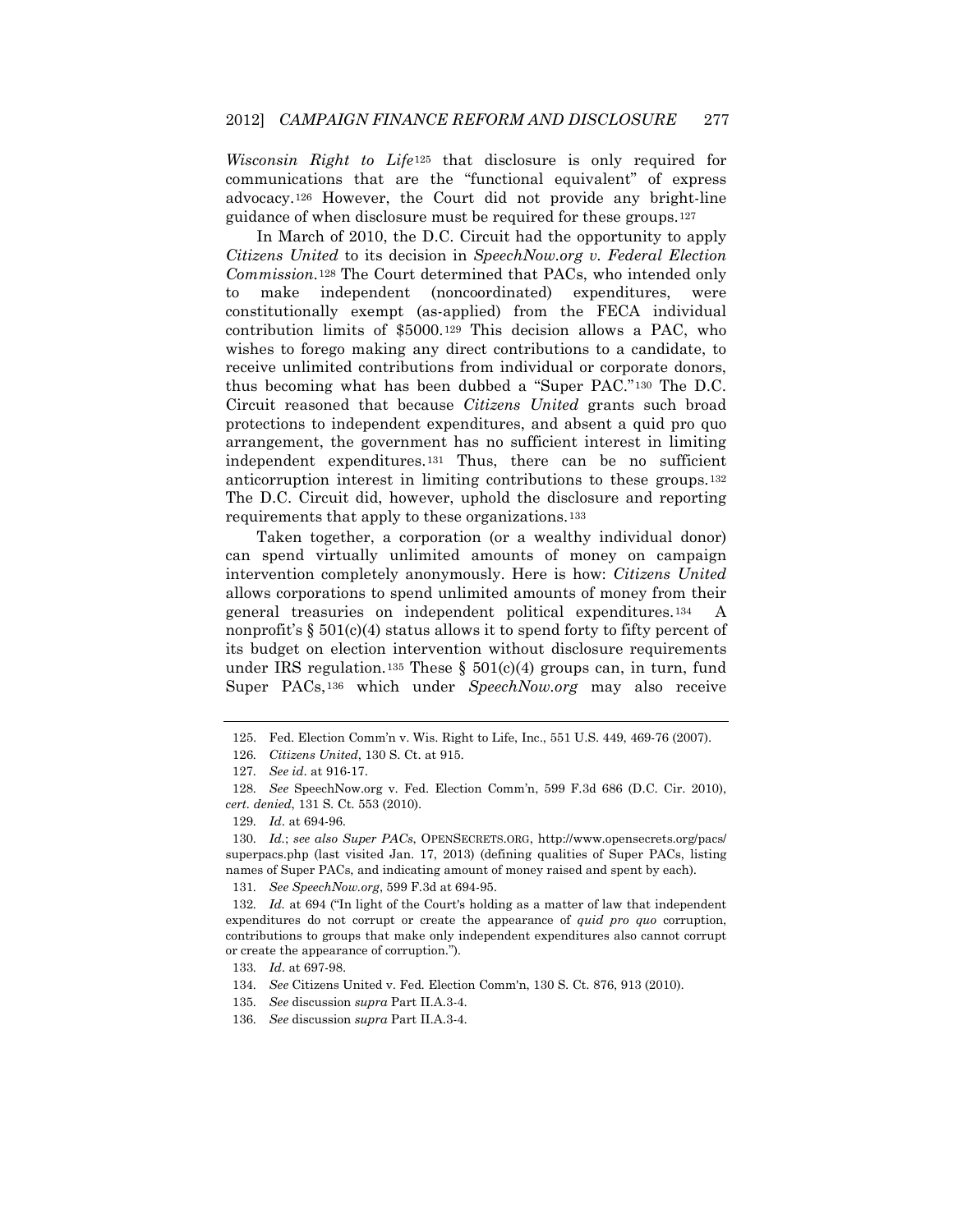unlimited donations so long as their expenditures are independent and noncoordinated.[137](#page-16-11) Because a Super PAC need only disclose the donating  $\S$  501(c)(4) group's identity, not the identity of the donors to the  $\S$  501(c)(4) group, there exists an anonymous conduit for large sums of electioneering funds.[138](#page-17-0) Social welfare organizations organized under  $\S$  501(c)(4) that willfully manipulate this conduit and facilitate large anonymous donations for election intervention pose a threat to the underlying policies of campaign finance reform[139](#page-17-1) and the underlying justifications of the *Citizens United* decision.[140](#page-17-2)

### III. AN ANALYSIS OF VARIOUS REFORM EFFORTS

Perhaps the most direct and effective ways to address campaign finance reform are through congressional action in modifying the campaign and tax laws, or by having the FEC promulgate more effective and clear regulations and guidelines.[141](#page-17-3) However, the latest

<span id="page-17-4"></span><span id="page-17-2"></span>140*. See* Citizens United v. Fed. Election Comm'n, 130 S. Ct. 876, 914 (2010) (upholding the BCRA's disclosure requirements stating "[d]isclaimer and disclosure requirements may burden the ability to speak, but they 'impose no ceiling on campaign related activities'" (quoting Buckley v. Valeo, 424 U.S. 1, 64 (1976))).

<span id="page-17-3"></span>141*. See generally* Bingham, *supra* note 1, at 1061-62 (advocating FEC and congressional action, and using Internet technology to increase transparency); Kalanick, *supra* note 6, at 2270-78 (advocating for congressional action in passing more robust disclosure legislation); Aprill, *supra* note 7, at 401-05 (advocating for congressional modifications of the tax code).

<sup>137.</sup> *SpeechNow.org*, 599 F.3d at 694.

<sup>138</sup>*. See* discussion *supra* Part II.A.3-4.

<span id="page-17-1"></span><span id="page-17-0"></span><sup>139</sup>*. See, e.g.*, Rick Cohen, *Super PACs and Secret Donors from 501(c)(4)s: "Kryptonite for Our Democracy,"* NONPROFIT Q. (Feb. 13, 2012, 12:11 PM), http://www.nonprofitquarterly.org/policysocial-context/19798-super-pacs-and-secretdonors-from-501c4s-kryptonite-for-our-democracy.html; *The Secret Election, supra*  note 6; Gold, *supra* note 49; Tobin, *supra* note 22; *see also* Letter from J. Gerald Hebert, Exec. Dir., Campaign Legal Center, & Fred Wertheimer, Pres., Democracy 21, to Douglas H. Shulman, Comm'r, Internal Revenue Serv., & Lois Lerner, Dir. of the Exempt Orgs. Div., Internal Revenue Serv. (Dec. 14, 2011), *available at*  http://www.campaignlegalcenter.org/attachments/IRS\_LETTER\_12\_14\_2011.pdf (requesting an IRS investigation into whether the groups "Crossroads GPS, the American Action Network, Americans Elect and Priorities USA—are operating in violation of their claimed tax-exempt status under section  $501(c)(4)$  of the Internal Revenue Code because each organization is engaging in far more political activity than the Code allows for 'social welfare' organizations"). Congress has also focused some attention on the issue of possible misuse of  $\S$  501(c)(4) status. *See* Letter from Max Baucus, Senate Fin. Comm. Chairman, to Douglas H. Shulman, Comm'r, Internal Revenue Serv. (Sept. 28, 2010), *available at* http://finance.senate.gov/newsroom/ chairman/release/?id=9bc04792-1ead-4668-a512-89443f342312 (requesting the IRS to "survey major  $501(c)(4)$ , (c)(5) and (c)(6) organizations involved in political campaign activity to examine whether they are operated for the organization's intended tax exempt purpose and to ensure that political campaign activity is not the organization's primary activity," and to determine whether the tax code is "being used to eliminate transparency in the funding of our elections." The results of the report will be used to determine whether the Finance Committee should "open its own investigation and/or to take appropriate legislative action.").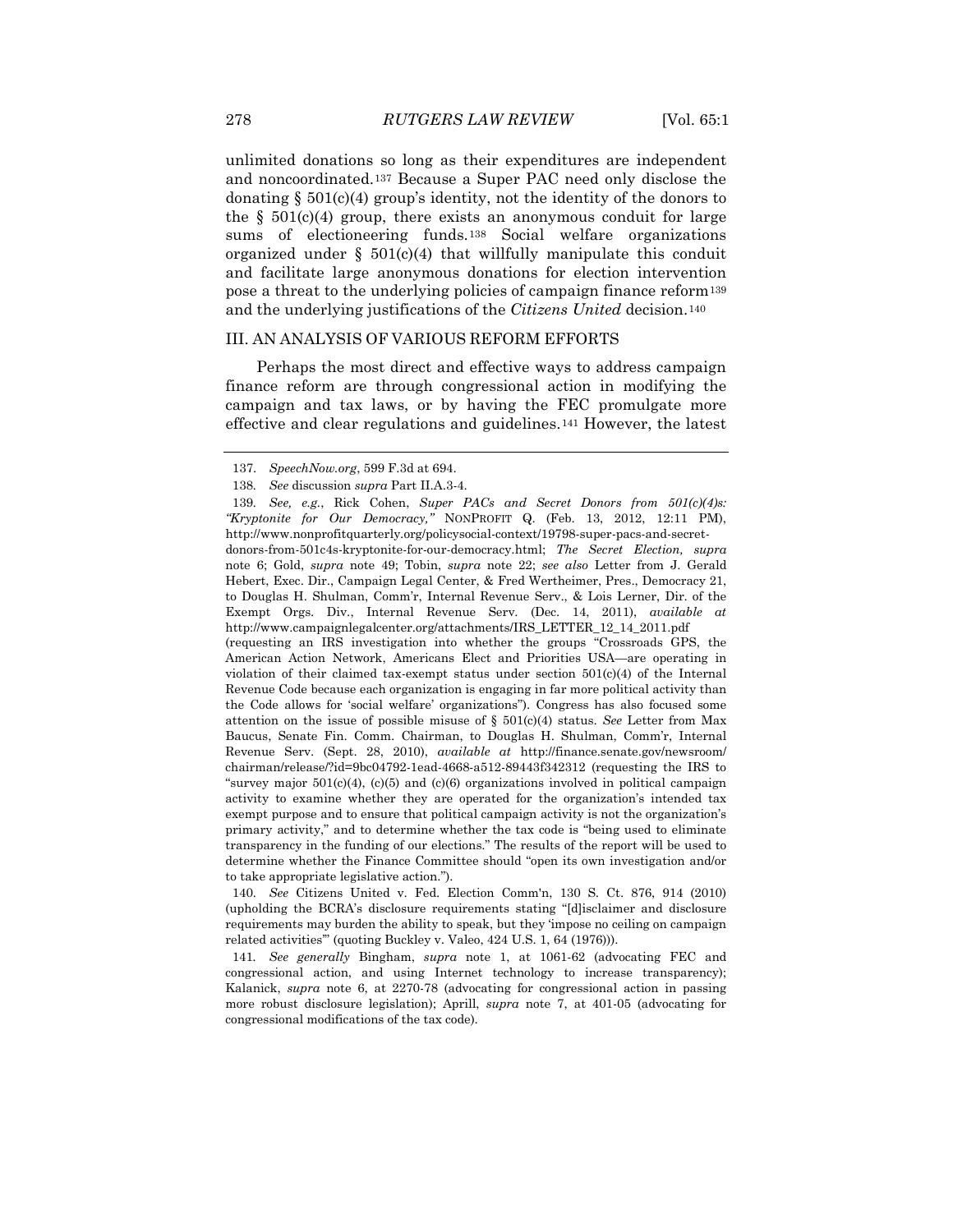congressional efforts have been thwarted by partisan politics,[142](#page-17-4) and the FEC, whose commissioners, by reason of law, will generally be equally divided on partisan lines,[143](#page-18-0) has similarly been unable to agree on the proper mode of reform.[144](#page-18-1) In this section, I will discuss the latest reform efforts by Congress,[145](#page-18-2) possible reform actions the FEC could take,<sup>[146](#page-18-3)</sup> and a few alternative modes of reform that would also require action by either Congress or the FEC.[147](#page-18-4) Finally, I will discuss the actions that the IRS can take, and should take, in the meantime,[148](#page-18-5) until Congress and the FEC can find common ground to address the issue of secret money in elections post-*Citizens United.*

## *A. Possible Modes of Reform Requiring Congressional or FEC Action*

#### 1. Disclose Acts of 2010 and 2012

In 2010, Democratic Representative Chris Van Hollen introduced the Democracy is Strengthened by Casting Light on Spending in Elections Act (the "DISCLOSE Act") to amend the FECA to address the lack of transparency in current campaign finance laws.[149](#page-18-6) One feature of the Act would require that the head of a corporation, union,  $\S$  527, or  $\S$  501(c) group making a political ad appear on camera, be identified by name and company, and make an individual disclosure with the familiar words "I approve this message," and in some cases "I helped to pay for this message," similar to what candidates are required to do.[150](#page-18-7) Another feature of the DISCLOSE Act would require that the top five donors be listed in the advertisements so that donors cannot disguise their support by hiding behind the name of the entity creating the ads.<sup>[151](#page-18-8)</sup> The legislation passed the House along party lines, but was defeated in the Senate as a result of a threatened filibuster by Republicans.[152](#page-18-9)

<span id="page-18-10"></span>On February 9, 2012, Representative Van Hollen announced that

<sup>142</sup>*. See* discussion *infra* Part III.A.1.

<span id="page-18-0"></span><sup>143.</sup> 2 U.S.C. § 437c(a)(1) (2006) ("The Commission is composed of . . . 6 members appointed by the President, by and with the advice and consent of the Senate. No more than 3 members of the Commission appointed under this paragraph may be affiliated with the same political party.").

<span id="page-18-1"></span><sup>144</sup>*. See* discussion *infra* Part III.A.2.

<span id="page-18-2"></span><sup>145</sup>*. See* discussion *infra* Part III.A.1.

<sup>146</sup>*. See* discussion *infra* Part III.A.2.

<sup>147</sup>*. See* discussion *infra* Parts III.A.3-4.

<sup>148</sup>*. See* discussion *infra* Part III.B.

<span id="page-18-8"></span><span id="page-18-7"></span><span id="page-18-6"></span><span id="page-18-5"></span><span id="page-18-4"></span><span id="page-18-3"></span><sup>149</sup>*. See* Democracy is Strengthened by Casting Light on Spending in Elections Act (DISCLOSE Act), H.R. 5175, 111th Cong. (2010).

<sup>150</sup>*. Id*. at § 214(e)(2), e(4)(A).

<sup>151</sup>*. Id*. at § 214(e)(5).

<span id="page-18-9"></span><sup>152.</sup> Doyle, *supra* note 10.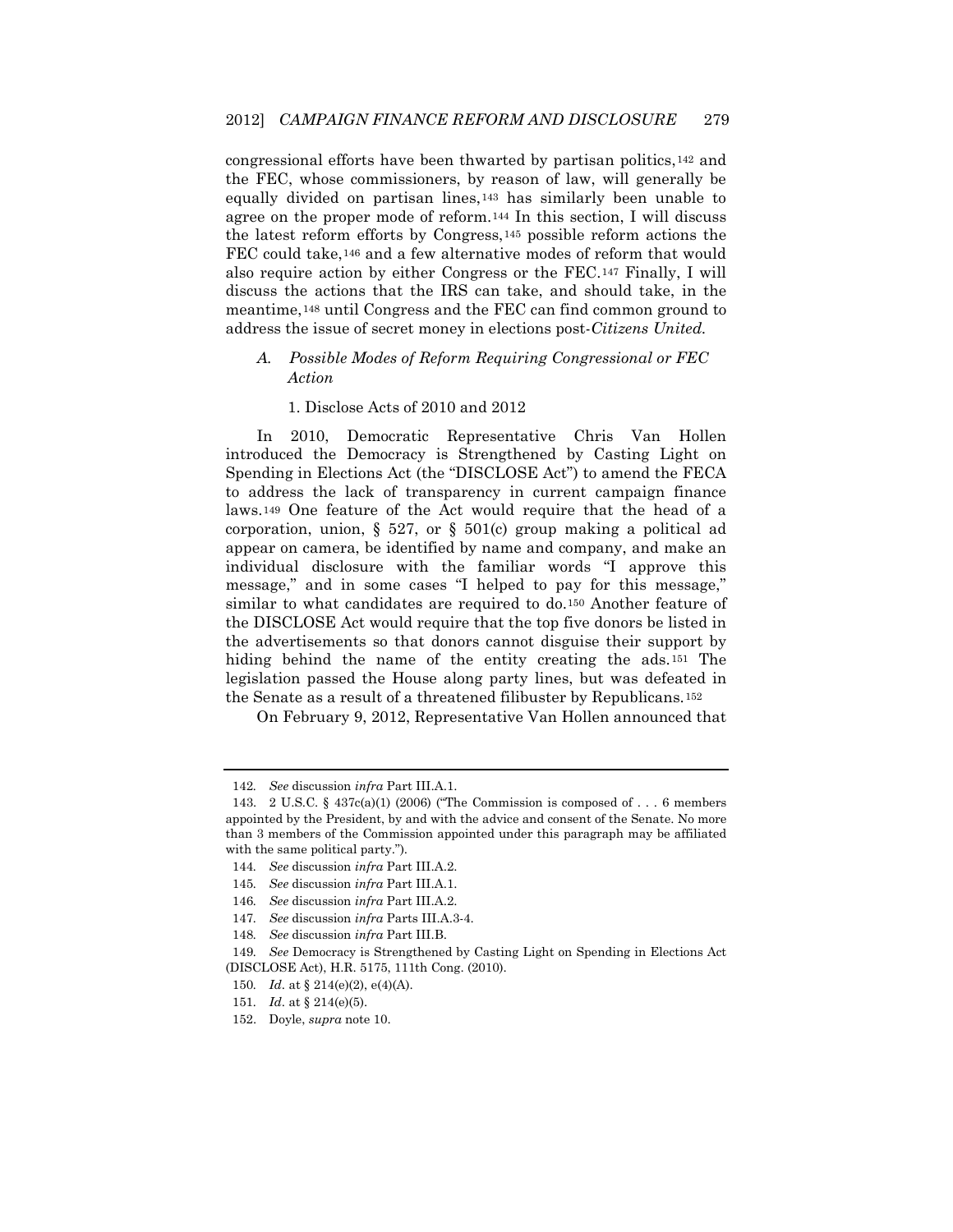a new DISCLOSE bill would be introduced.[153](#page-18-10) The Disclosure of Information on Spending on Campaigns Leads to Open and Secure Elections Act of 2012 ("DISCLOSE 2012") is similar to the prior Act in that it requires both a "stand by your ad" statement for corporations and other outside groups, and a disclosure of the top donors in radio and television ads.[154](#page-19-0) Additionally, it would require § 501(c)(4) groups, unions, corporations, and PACs that spend over \$10,000 on a "campaign-related disbursement" to report and disclose their donors to the FEC within twenty-four hours of making the expenditure.[155](#page-19-1) As was the case with the 2010 DISCLOSE Act, supporters seeking to open debate on the bill in the Senate were blocked by the threat of a Republican filibuster.[156](#page-19-2) Although the bill appears to be dead, supporters have vowed not to give up until the issue of secret money is resolved.[157](#page-19-3) 

### 2. FEC Regulatory Reform

Under the FECA, political committees must disclose their donors.[158](#page-19-4) A political committee is defined as an organization "which receives contributions aggregating in excess of \$1,000 or which makes expenditures aggregating in excess of \$1,000 during a calendar year . . . ."[159](#page-19-5) Under the Supreme Court holding in *Buckley v. Valeo,* they are organizations which "are under the control of a candidate or the *major purpose* of which is the nomination or election of a candidate."[160](#page-19-6) What exactly constitutes "major purpose" is not entirely clear.[161](#page-19-7)

160. 424 U.S. 1, 79 (1976) (emphasis added).

<sup>153.</sup> Press Release, Chris Van Hollen*,* Congressman, Van Hollen, House Democrats Introduce DISCLOSE 2012 Act (Feb. 9, 2012), http://vanhollen.house.gov/News/ DocumentSingle.aspx?DocumentID=279166; *see also* Sam Stein, *Disclose Act: Super PAC Transparency Legislation to Be Introduced by House Democrats*, HUFFINGTON POST (Jan. 25, 2012, 5:06 PM), http://www.huffingtonpost.com/2012/01/25/disclose-actsuper-pac-chris-van-hollen\_n\_1232008.html; Editorial, *Return of the DISCLOSE Act*, L.A. TIMES, Feb. 15, 2012, at A12.

<span id="page-19-8"></span><span id="page-19-0"></span><sup>154.</sup> Disclosure of Information on Spending on Campaigns Leads to Open and Secure Elections Act of 2012 (DISCLOSURE 2012 Act), H.R. 4010, 112th Cong. § 3 (2012).

<sup>155</sup>*. See, e.g.*, *id.* § 324; *Return of the DISCLOSE Act*, *supra* note 153, at A12.

<span id="page-19-3"></span><span id="page-19-2"></span><span id="page-19-1"></span><sup>156</sup>*. See* Paul Blumenthal, *Sheldon Whitehouse, Disclose Act Sponsor: 'We Can't Give Up'*, HUFFINGTON POST (July 31, 2012, 3:20 PM), http://www.huffington post.com/2012/07/31/sheldon-whitehouse-disclose-act\_n\_1724573.html.

<sup>157</sup>*. See id.*

<sup>158.</sup> 2 U.S.C. § 434(b) (2006).

<sup>159.</sup> 11 C.F.R. § 100.5(a) (2012).

<span id="page-19-7"></span><span id="page-19-6"></span><span id="page-19-5"></span><span id="page-19-4"></span><sup>161</sup>*. Compare* Human Life of Wash. Inc. v. Brumsickle, 624 F.3d 990, 997 (9th Cir. 2010) (quoting State *ex rel.* Evergreen Freedom Found. v. Wash. Educ. Ass'n, 49 P.3d 894, 903 (Wash. Ct. App. 2002) (internal quotation marks omitted) (upholding as constitutional a state law defining an organization as a political committee where "its 'primary or one of the primary purposes' is 'to affect, directly or indirectly,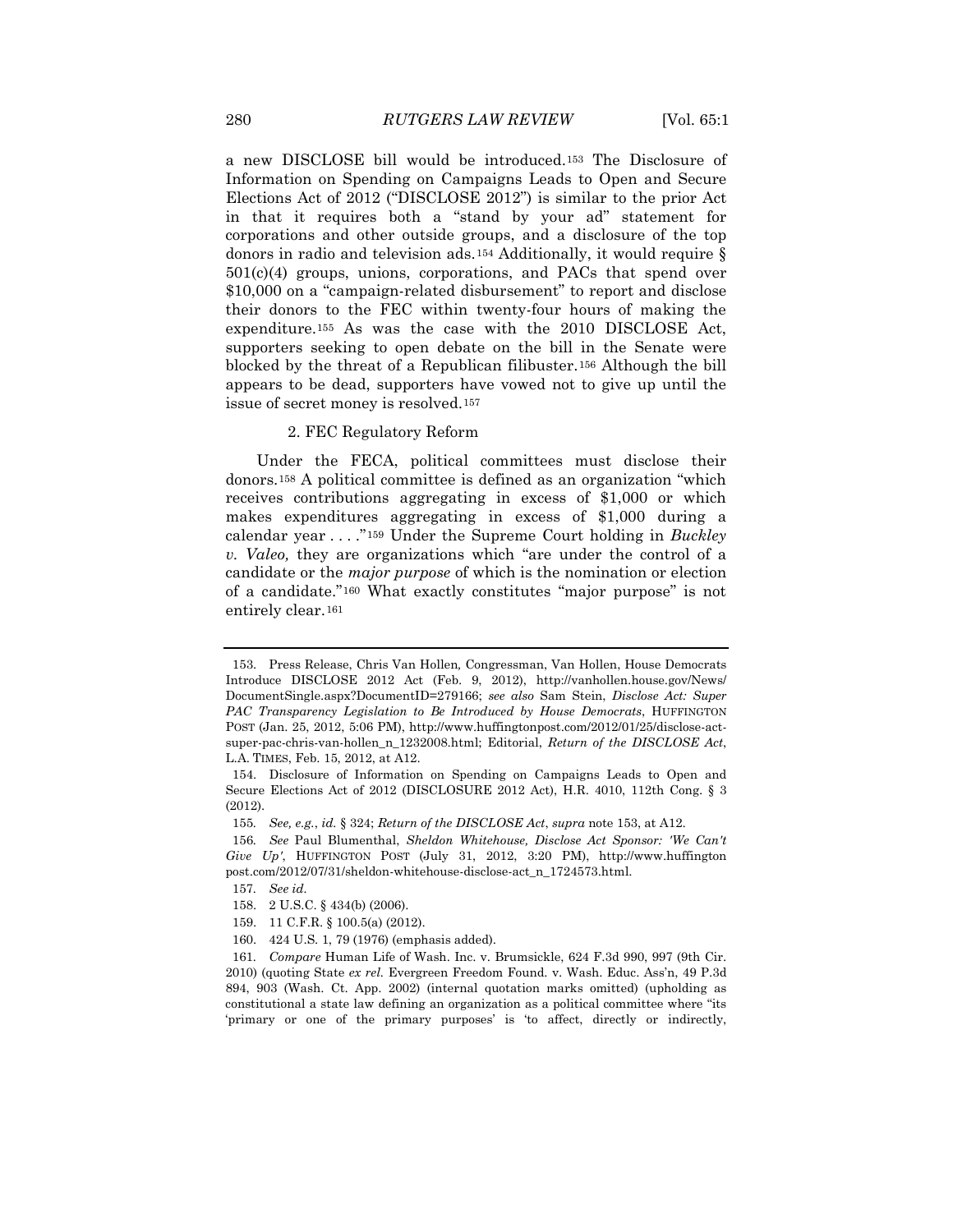Currently, under FEC regulatory policy, § 501(c) and § 527 groups are required to register as political committees with the FEC (and thus required to disclose donors to the FEC) when *the* "major purpose" of the group is the nomination or election of a candidate; this is based on the FEC's interpretation of *Buckley*.[162](#page-19-8) Considering that a  $\S$  527 group, by definition of the tax code, is a "political organization" that is "operated *primarily for the purpose* of . . . influencing or attempting to influence the selection, nomination, election [of a candidate],"[163](#page-20-0) it would seem relatively easy to determine that they should register as a political committee with the FEC, but this cannot be said about  $\S 501(c)(4)$  social welfare groups, many of whom may not engage in politicking at all.[164](#page-20-1) However, some recent federal decisions have upheld state laws taking a broader reading of *Buckley* in their definitions of a political committee namely, where a political committee is defined as one whose major purpose, or *one of its major purposes*, is to influence an election.[165](#page-20-2) In effect, the "safe harbor" of allowable political activity that a § 501(c)(4) group can engage in while not falling under FEC regulation could theoretically be reduced from fifty percent[166](#page-20-3) to something significantly lower by clarifying this definition in a similar way on a federal level.[167](#page-20-4)

In 2004, the FEC initiated the rulemaking process to clarify when an organization must register as a political committee.<sup>[168](#page-20-5)</sup> One

<span id="page-20-6"></span>162*. See* Paul S. Ryan, *527s in 2008: The Past, Present, and Future of 527 Organization Political Activity Regulation*, 45 HARV. J. ON LEGIS. 471, 481-85 (2008).

163. 26 U.S.C. § 527(e)(1)-(2) (2006) (emphasis added).

<span id="page-20-1"></span><span id="page-20-0"></span>164. However, this does not necessarily mean that § 527 groups obey the law and actually register with the FEC. *See generally* Ryan, *supra* note 162 (arguing that groups organized under §527 of the tax code should be presumed political committees by the FEC, unless they can show otherwise, because many of these groups fail to register when they should).

<span id="page-20-2"></span>165*. See Human Life of Wash. Inc.*, 624 F.3d at 1008-09 (holding the Washington definition of political committee is constitutional under Buckley v. Valeo, 424 U.S. 1 (1976)); *see also* Nat'l Org. for Marriage v. McKee, 649 F.3d 34, 59 (1st Cir. 2011) (mentioning how the non-major-purpose PAC definition did not, on its face, violate the First Amendment).

- <span id="page-20-4"></span>167*. See Human Life of Wash. Inc.*, 624 F.3d at 1008-09.
- <span id="page-20-5"></span>168. Political Committee Status, 69 Fed. Reg. 11,736, 11,744 (proposed Mar. 11,

governmental decision making by supporting or opposing candidates or ballot propositions'"), *with* N.C. Right to Life, Inc. v. Leake, 525 F.3d 274, 289 (4th Cir. 2008) (holding unconstitutional a state law defining a political committee as one that has "a major purpose" of influencing elections under a reading of *Buckley* that it must be "their primary purpose"). *See also* Aprill, *supra* note 7, at 382 (noting how legal advisors differ on the amount of politicking an organization may participate in without losing their  $501(c)(4)$  status, adding that "[s]ome are comfortable so long as politicking is less than 50 percent of an organization's total activities. Members of the American Bar Association Tax Section have suggested a 40 percent safe harbor for nonexempt activities.").

<span id="page-20-3"></span><sup>166</sup>*. See* discussion *infra* Part II.A.3.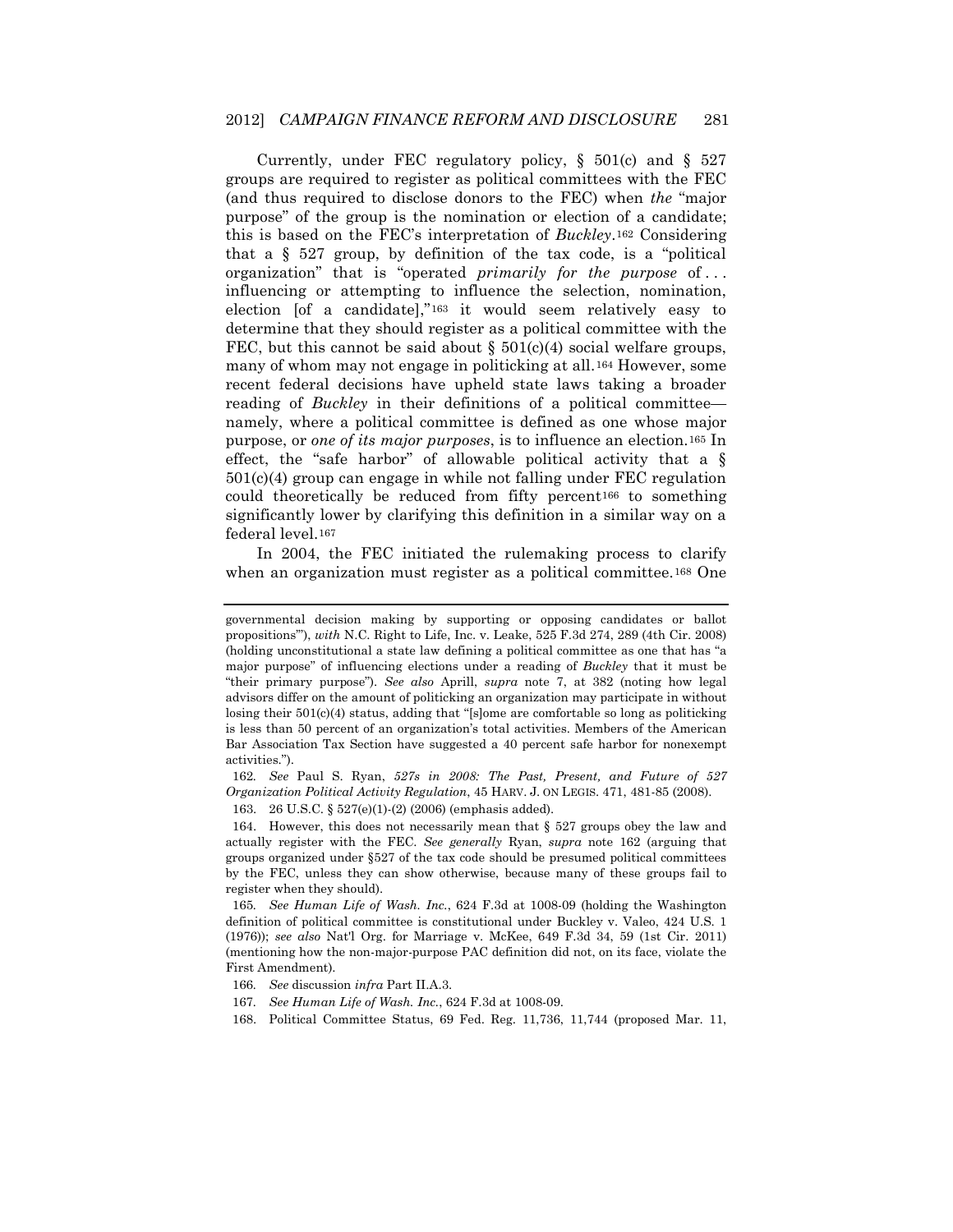of the discussed solutions was to modify "major purpose" with the indefinite article "a"; thus requiring an organization to register as a political committee "if the nomination or election of a candidate or candidates is one of two or more major purposes of an organization, even if it is not its primary purpose."[169](#page-20-6) However, the FEC chose not to promulgate a rule clarifying political committee status,[170](#page-21-0) despite admonitions from Senators and House members accusing the FEC of "[sitting] on its hands once again."[171](#page-21-1)

The problem with relying on FEC action to strengthen and enforce disclosure requirements is the fact that the FEC is made up of six members, generally evenly split between Republicans and Democrats;[172](#page-21-2) this creates a likely stalemate that makes regulation through this channel nearly as insurmountable as through congressional action.[173](#page-21-3) The FEC took up *Citizens United* rulemaking to decide whether to strengthen disclosure rules in January 2011.[174](#page-21-4) However, the Commission has remained at an impasse, deadlocking 3-3 along party lines on how to proceed.[175](#page-21-5)

On April 21, 2011, Representative Chris Van Hollen sued the FEC and challenged the regulation that allows nonprofit groups to hide the identity of donors while airing issue ads that do not expressly urge votes for or against a particular candidate.[176](#page-21-6) The District Court of D.C. agreed with Van Hollen and found that the Commission regulation<sup>[177](#page-21-7)</sup> was invalid in limiting disclosure only if the donations were "made for the purpose of furthering electioneering communications."[178](#page-21-8) The case was eventually reversed on appeal.[179](#page-21-9) While the appeal was pending, the FEC released a statement<sup>[180](#page-21-10)</sup> indicating that until the case was resolved, or until the

175*. Id*.

<span id="page-21-11"></span><span id="page-21-0"></span><sup>2004).</sup>

<sup>169</sup>*. Id*.

<sup>170</sup>*. See* Ryan, *supra* note 162, at 488-90.

<sup>171</sup>*. Id*. at 90.

<sup>172.</sup> 2 U.S.C. § 437c(a)(1) (2006).

<span id="page-21-3"></span><span id="page-21-2"></span><span id="page-21-1"></span><sup>173</sup>*. See* Marion Wang, *FEC Gridlock On Campaign Finance Issues Essentially Gives 'De Facto Green Light',* BUSINESS INSIDER (Nov. 8, 2011), http://articles.businessinsider.com/2011-11-08/politics/30372438\_1\_campaign-financefec-rulings (describing how the divided FEC panel inhibits finance reform progress).

<sup>174.</sup> Doyle, *supra* note 10.

<span id="page-21-6"></span><span id="page-21-5"></span><span id="page-21-4"></span><sup>176</sup>*. See* Complaint, Van Hollen v. FEC, 851 F. Supp. 2d 69 (D.D.C. 2012) (No. 11- 0766 (ABJ)) ("[A]s a result of the regulation, the public record reflects little or no disclosure of the numerous contributors to non-profit corporations that [make] substantial electioneering contributions . . . .").

<span id="page-21-7"></span><sup>177.</sup> 11 C.F.R. 104.20(c) (2007).

<sup>178</sup>*. See id.*; Van Hollen v. FEC, 851 F. Supp. 2d 69, 84-88 (D.D.C. 2012).

<sup>179.</sup> Ctr. for Individual Freedom v. Van Hollen, 694 F.3d 108, 112 (D.C. Cir. 2012).

<span id="page-21-10"></span><span id="page-21-9"></span><span id="page-21-8"></span><sup>180.</sup> Press Release, Fed. Election Comm., FEC Statement on *Van Hollen v. FEC*, (July 27, 2012), http://www.fec.gov/press/press2012/20120727\_VanHollen\_v\_FEC.sht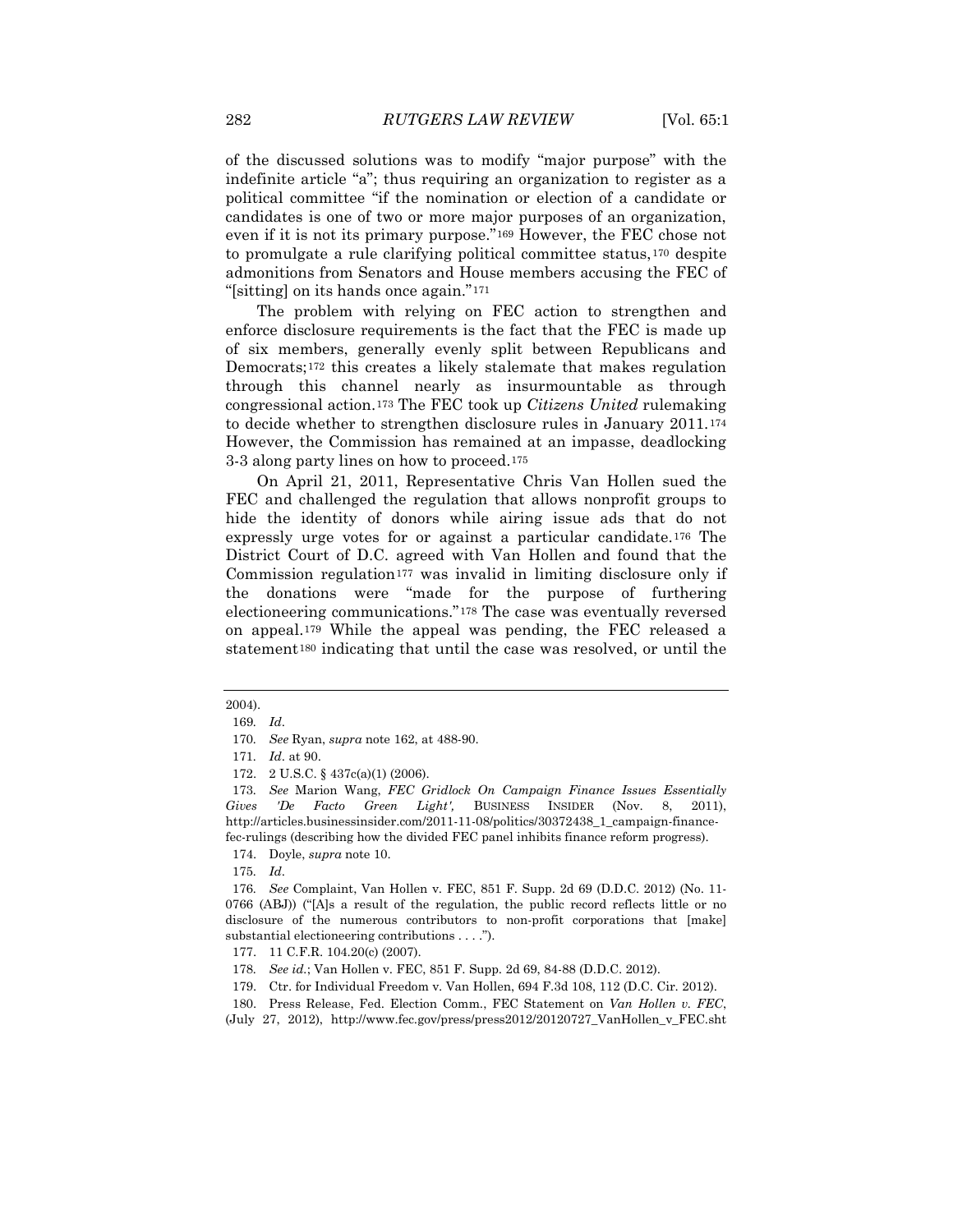Commission adopted a new regulation, all donors making gifts over \$1000 for electioneering communications must be disclosed.<sup>[181](#page-21-11)</sup> However, some of the affected groups simply created ads that expressly called for the election or defeat of a candidate and took their chances that they would still remain in the forty to fifty percent nonpolitical safe harbor[182](#page-22-0) and not have to register as political committees.[183](#page-22-1) They were still able to air issue ads funded by anonymous donors until the "electioneering communication" window opened, at which point they could end run the District Court ruling by airing anonymous "express advocacy" independent expenditure ads.[184](#page-22-2) On August 23, 2012, the FEC deadlocked along party lines again on an advisory opinion regarding these "express advocacy" messages and determining when a nonprofit becomes subject to FEC regulation.[185](#page-22-3)

### 3. Public Financing Schemes

Several countries such as Japan, Germany, France, Spain, Belgium, and Canada have handled reform efforts with various forms of public financing of campaigns.[186](#page-22-4) Pure public financing, however, is a restriction on expenditures and would likely be unconstitutional under *Buckley*.[187](#page-22-5) So, public financing in the United States would have to be a choice conditioned on the agreement by a candidate to expenditure limitations.[188](#page-22-6)

### ml.

<span id="page-22-4"></span><span id="page-22-3"></span>185. Kenneth P. Doyle, *FEC Deadlocked on Major Questions Regarding Application of Disclosure Rules*, BNA MONEY & POL. REPORT (Aug. 24, 2012).

187*. Id*.

<sup>181</sup>*. Id.*

<sup>182</sup>*. See supra* Part II.A.3.

<span id="page-22-1"></span><span id="page-22-0"></span><sup>183</sup>*. See, e.g.*, Andy Kroll, *Karl Rove's Catch-22*, MOTHER JONES (July 27, 2012, 3:00 AM), http://www.motherjones.com/politics/2012/07/karl-rove-crossroads-gps-dark-mone y-disclosure; Elahe Izadi, *FEC Releases Disclosure Rules*, NAT'L J. (July 27, 2012, 4:11 PM), http://influencealley.nationaljournal.com/2012/07/fec-requiring-disclosure.php ("Groups can end run the new rules by simply changing their ads to advocate for or against a candidate -- a practice many instituted after the court's ruling.").

<span id="page-22-7"></span><span id="page-22-2"></span><sup>184.</sup> The "electioneering communication" window is thirty days before a primary (or before the first day of a national nominating convention) and sixty days before the general election. 2 U.S.C. § 434(f)(3)(A)(i)(II) (2006). The social welfare group Americans for Prosperity has already begun to run anonymously funded "express advocacy" ads; the group, however, denies that it is doing so in response to the FEC announcement. *See* Alex Seitz-Wald, *Koch Group's \$25 Million Buy,* SALON (Aug. 8, 2012, 4:00 PM), http://www.salon.com/2012/08/08/koch\_groups\_25\_million\_buy.

<sup>186.</sup> ISSACHAROFF, *supra* note 61, at 443.

<span id="page-22-6"></span><span id="page-22-5"></span><sup>188</sup>*. Id*. at 444 ("Congress may engage in public financing of election campaigns and may condition acceptance of public funds on an agreement by the candidate to abide by specified expenditure limitations. Just as a candidate may voluntarily limit the size of the contributions he chooses to accept, he may decide to forgo private fundraising and accept public funding." (quoting Buckley v. Valeo, 424 U.S. 1, 57 n.65 (1976))).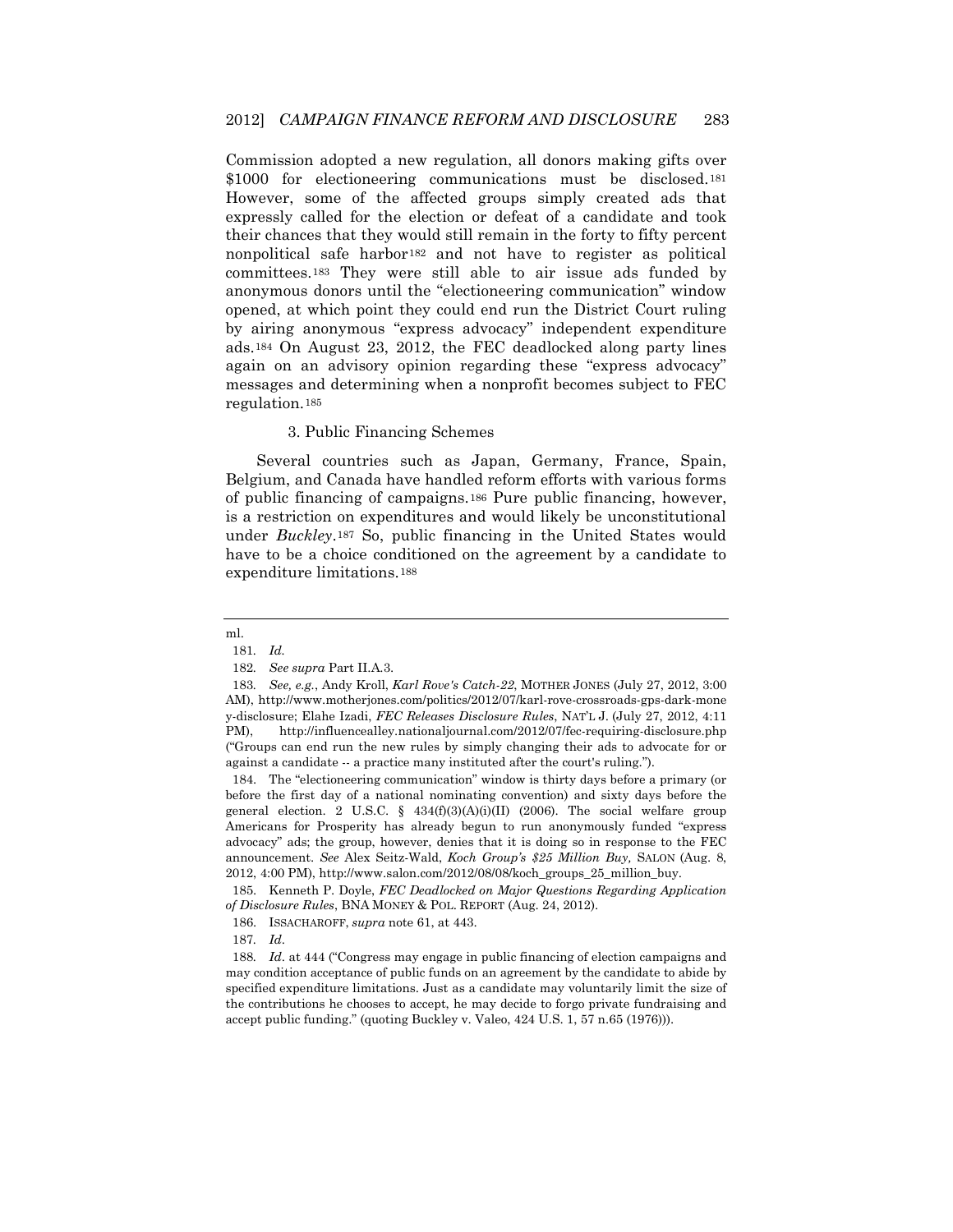Some states have enacted these "clean money" acts to implement this idea with some success.[189](#page-22-7) For example, Maine instituted the Maine Clean Election Act of 1996, which was found to be constitutional.[190](#page-23-0) This Act enabled candidates to opt-in to the program by raising a threshold amount of five-dollar contributions from constituents, referred to as "seed money."[191](#page-23-1) This money must be turned over to the Clean Elections Fund, and subsequently, the candidate is barred from raising any more private funds.[192](#page-23-2) In exchange, the candidate is granted public financing for the campaign.[193](#page-23-3) The amount of financing is based on the average amount that was spent by candidates for that office in the previous two elections.[194](#page-23-4) Arizona has a similar law in place.[195](#page-23-5)

The U.S. Senate introduced a bill entitled the Fair Elections Now Act in 2007, which similarly proposed requiring a candidate to achieve a threshold amount of public support and seed money to be eligible for public funds.[196](#page-23-6) In 2011, the bill was reintroduced in the House and Senate.[197](#page-23-7) It provides for a maximum donation of \$100. House candidates opting for Fair Election financing will have to raise \$50,000 in seed money from people in their states, and Senate candidates will have to collect qualifying donations "equal to 2,000 plus 500 times the number of congressional districts in their state."[198](#page-23-8) Candidates then would receive funding for their primary race, and additional funding for the general election if they win, with a maximum of \$900,000 total for House candidates and "\$1.25 million plus another \$250,000 per congressional district in their state" for Senate candidates.[199](#page-23-9) For example, New York currently has twenty-nine congressional districts, so this would total \$8.5 million in public financing.[200](#page-23-10) Considering that in 2008 the average amount of money spent by a House candidate was \$1.1 million, and \$6.5

<span id="page-23-11"></span><span id="page-23-0"></span><sup>189</sup>*. See, e.g.*, Daggett v. Comm'n on Governmental Ethics and Election Practices, 205 F.3d 445, 450 (1st Cir. 2000) (holding that Maine's public funding act is constitutional).

<sup>190</sup>*. Id*.

<span id="page-23-1"></span><sup>191.</sup> ISSACHAROFF, *supra* note 61, at 445.

<span id="page-23-2"></span><sup>192</sup>*. Id*.

<span id="page-23-3"></span><sup>193</sup>*. Id*.

<span id="page-23-4"></span><sup>194</sup>*. Id*.

<sup>195</sup>*. Id*. at 450.

<sup>196.</sup> Fair Elections Now Act, S. 1285, 110th Cong. § 503 (2007).

<span id="page-23-7"></span><span id="page-23-6"></span><span id="page-23-5"></span><sup>197.</sup> Fair Elections Now Act, S. 750, 112th Cong. (2011); Fair Elections Now Act, H.R. 1404, 112th Cong. (2011)

<span id="page-23-8"></span><sup>198</sup>*. A Summary of the Fair Elections Now Act*, FAIR ELECTIONS NOW (May 20, 2009), http://fairelectionsnow.org/sites/default/files/Fair%20Elections%20Now%20Act% 20Summary.pdf.

<sup>199</sup>*. Id.*

<span id="page-23-10"></span><span id="page-23-9"></span><sup>200.</sup> New York Congressional District Map, GOVTRACK.US, http://www.govtrack.us/ congress/members/NY (last visited Jan. 17, 2013).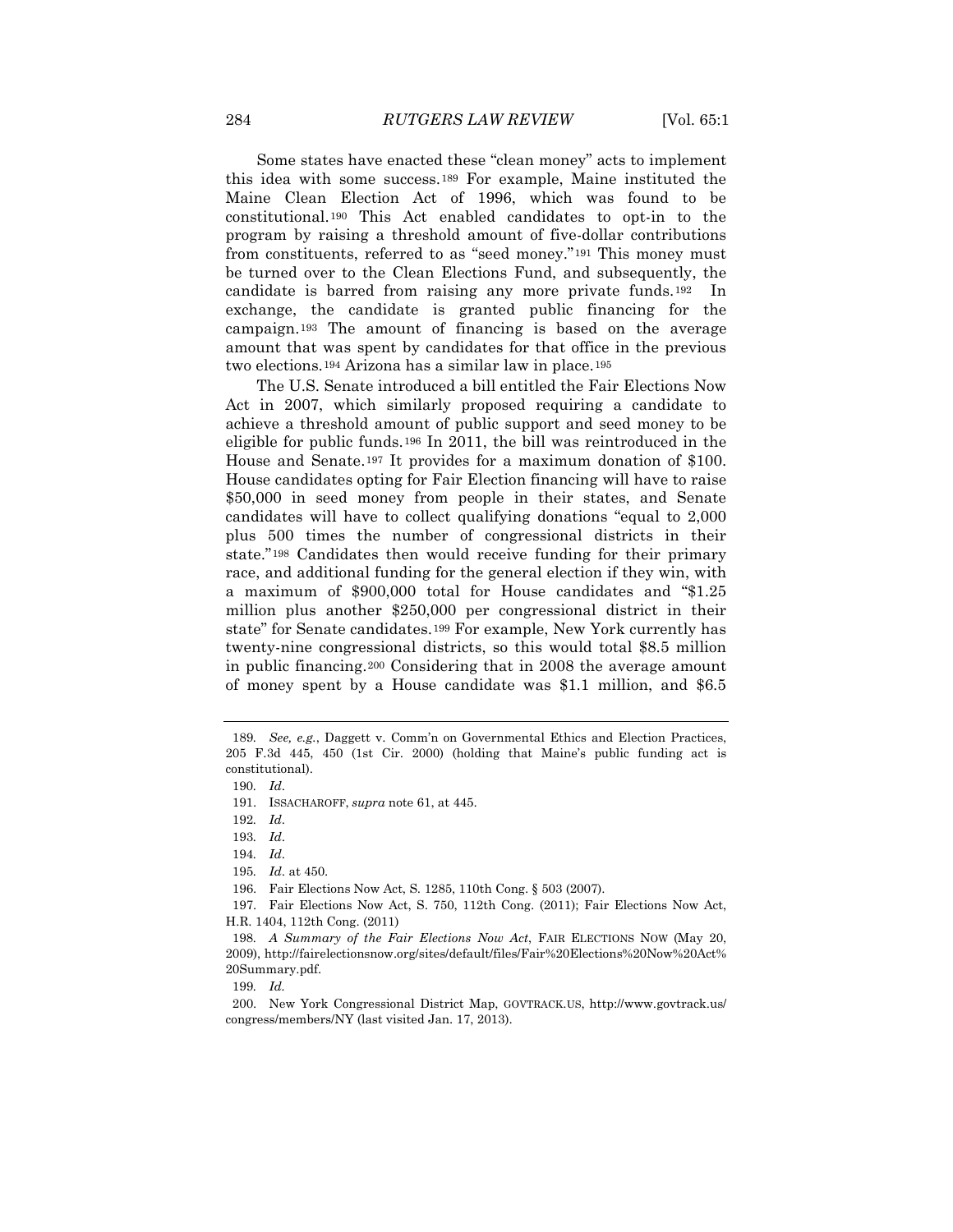million for a Senate candidate, this funding scheme seems reasonable.[201](#page-23-11) However, both the Senate and the House bills are almost entirely cosponsored by Democrats, and there is little bipartisan support.[202](#page-24-0) Given the current conditions in Congress, it seems unlikely that these bills will gain traction anytime soon.[203](#page-24-1)

### 4. Blind Contributions

Professors Ian Ayres and Bruce Ackerman have suggested making an about-face. They suggest keeping the identity of donors secret from the public and the candidates.<sup>[204](#page-24-2)</sup> They argue that donor disclosure does not thwart corruption because "the public rarely polices the contributions and does not have access to other important information (for example, why the contribution was made or the amount of access that any given donor has to the candidate) that is held only by the candidate and the donor."[205](#page-24-3) Essentially, the FEC would operate a blind trust that would act as a firewall between donors and candidates, and thus eliminate any quid pro quo because the candidates would not know who gave them the money.[206](#page-24-4) This proposal, although sound and academically interesting, would require sweeping changes in campaign finance policy.[207](#page-24-5) Given that policy change in the United States happens incrementally (and slowly), this proposal seems unlikely to provide any near term solutions.[208](#page-24-6)

### *B. IRS Enforcement as a Remedial Measure*

Given that Congress and the FEC seem to be in a deadlock with

<sup>201</sup>*. See* sources cited *supra* note 50.

<span id="page-24-0"></span><sup>202</sup>*. See, e.g.*, *Bill Summary & Status 112th Congress (2011-2012): S.750 Cosponsors*, THOMAS, http://thomas.loc.gov/home/thomas.php (search "S. 750" and select bill number; then click on the "Cosponsors" hyperlink) (last visited Jan. 18, 2012); *Bill Summary & Status 112th Congress (2011-2012): H.R. 1404 Cosponsors*, THOMAS, http://thomas.loc.gov/home/thomas.php (search "H.R. 1404" and select bill number; then click on the "Cosponsors" hyperlink) (last visited Jan. 18, 2013).

<span id="page-24-7"></span><span id="page-24-1"></span><sup>203.</sup> Currently the 112th Congress has 192 Democrats and 240 Republicans in the House, and 51 Democrats and 47 Republicans in the Senate (9 Democrats short of the 60 required to defeat a filibuster by the Republicans). *See The United States Congress Quick Facts,* THISNATION.COM, http://thisnation.com/congress-facts.html (last visited Jan. 18, 2013); *see also supra* Part III.A.1 (discussing how DISCLOSE Act failed to pass).

<span id="page-24-3"></span><span id="page-24-2"></span><sup>204.</sup> ISSACHAROFF, *supra* note 61, at 451 (referring to Bruce Ackerman & Ian Ayres, *The Secret Refund Booth,* 73 U. CHI. L. REV. 1107 (2006)).

<sup>205.</sup> ISSACHAROFF, *supra* note 61, at 451-52.

<sup>206.</sup> Ackerman & Iyres, *supra* note 204, at 1111.

<span id="page-24-6"></span><span id="page-24-5"></span><span id="page-24-4"></span><sup>207</sup>*. See* Stephen K. Medvic, *Voting With Dollars: A New Paradigm for Campaign Finance*, 14 L. & POL. BOOK REV. 704-07 (2004) (reviewing BRUCE ACKERMAN & IAN AYRES, VOTING WITH DOLLARS: A NEW PARADIGM FOR CAMPAIGN FINANCE (2002)). 208*. See id.*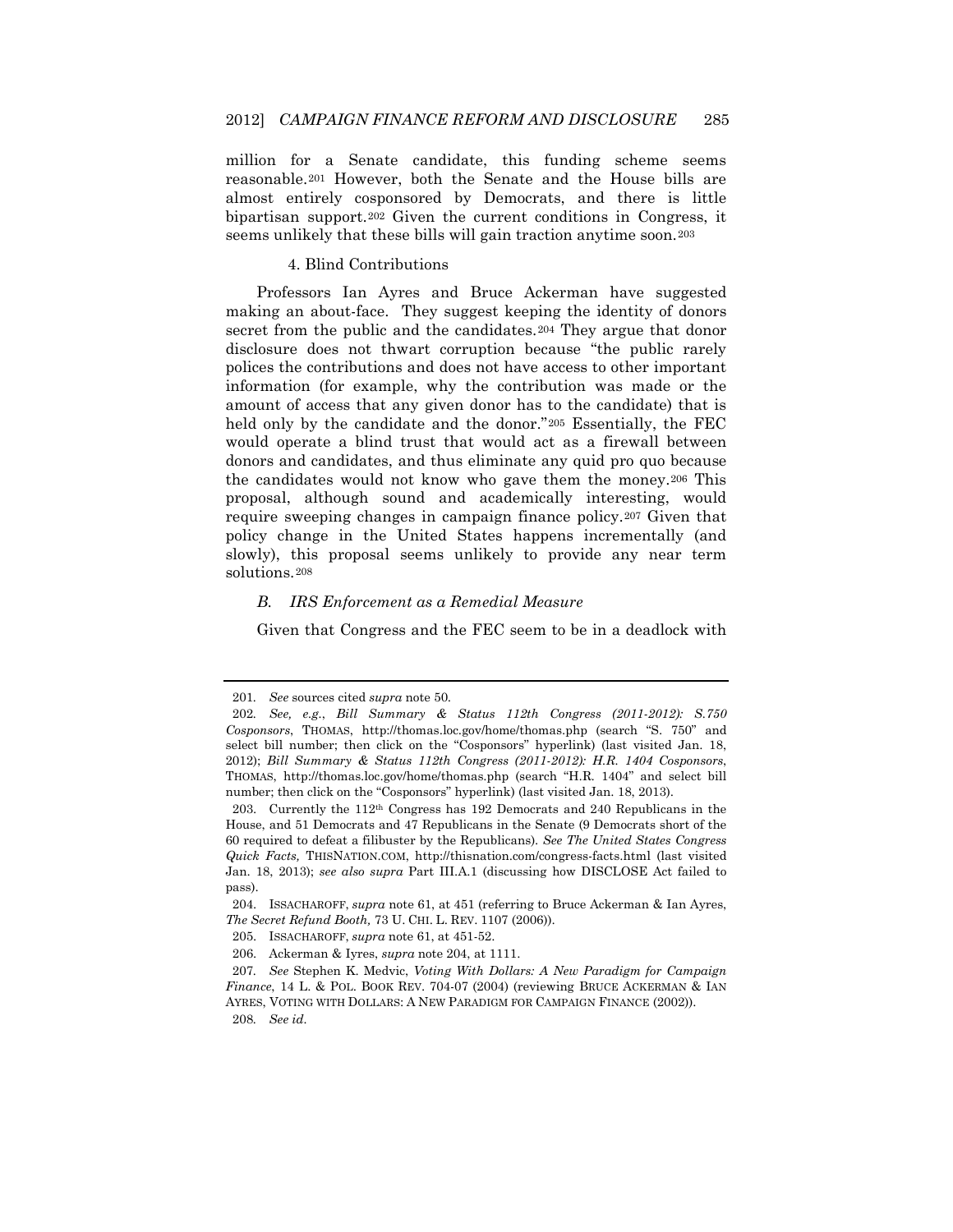respect to campaign finance reform,[209](#page-24-7) there are steps that the IRS can take, and should take, in the interim, to address secret money in elections post-*Citizens United.*[210](#page-25-0) Donald Tobin, law professor at The Ohio State University Moritz College of Law, has noted that in most cases where a  $\S$  501(c)(4) organization is exploiting its tax status to finance political advocacy and influence elections, it is breaking the law, and the IRS can take action.[211](#page-25-1) Namely, there are procedural mechanisms the IRS can put in place to better assist the IRS in regulating  $\S$  501(c)(4)s<sup>212</sup>: the IRS could reclassify a rogue social welfare group as a  $\S$  527, thus requiring disclosure of donors;<sup>[213](#page-25-3)</sup> the IRS and the Treasury can levy ethics sanctions against attorneys who advise social welfare organizations to break the law;<sup>[214](#page-25-4)</sup> additionally, the IRS could begin to enforce the gift tax on  $\S 501(c)(4)$ organizations, thereby making social welfare groups less attractive to donors who intend for their donations to influence elections.[215](#page-25-5)

Although  $\S$  501(c)(4) groups are allowed to participate in a limited amount of intervention in a political campaign,[216](#page-25-6) the purpose of these groups is to promote "the common good and general welfare of the people of the community."[217](#page-25-7) This does not include "direct or indirect participation or intervention in political campaigns on behalf of or in opposition to any candidate for public office,"[218](#page-25-8) whose purpose is reserved for § 527 groups.[219](#page-25-9) In fact, when drafting § 527(f), Congress addressed this very issue as evidenced in a Senate Committee Report:

The committee expects that, generally, a section 501(c) organization that is permitted to engage in political activities would establish a separate organization that would operate primarily as a political organization, and directly receive and disburse all funds related to nomination, etc., activities. In this way, *the campaign-type activities would be taken entirely out of the section 501(c) organization*, to the benefit both of the organization

<span id="page-25-0"></span><sup>209</sup>*. See* discussion *supra* Part III.A.1-4 (analyzing various campaign finance reform reports).

<sup>210.</sup> Tobin, *supra* note 22.

<sup>211</sup>*. Id*.

<span id="page-25-3"></span><span id="page-25-2"></span><span id="page-25-1"></span><sup>212</sup>*. Id*.; *see also* Aprill, *supra* note 7, at 401-02 (advocating for a "notice of application for exemption" within a specified time period, which would likely require modification of the tax code).

<sup>213.</sup> Tobin, *supra* note 22.

<span id="page-25-4"></span><sup>214</sup>*. Id*.

<span id="page-25-5"></span><sup>215</sup>*. Id*.

<span id="page-25-6"></span><sup>216</sup>*. See* Rev. Rul. 81-95, 1981-1 C.B. 332.

<sup>217.</sup> 26 C.F.R. § 1.501(c)(4)-1(a)(2)(i) (2012).

<sup>218.</sup> 26 C.F.R. § 1.501(c)(4)-1(a)(2)(ii) (2012).

<span id="page-25-9"></span><span id="page-25-8"></span><span id="page-25-7"></span><sup>219</sup>*. See generally* 26 U.S.C. § 527 (2006); *see also* S. REP. NO. 93-1357, at 29-30 (1974), *reprinted in* 1974 U.S.C.C.A.N. 7478, 7505-06 (noting that organizations other than § 501(c)s should be created to address campaign-related activities).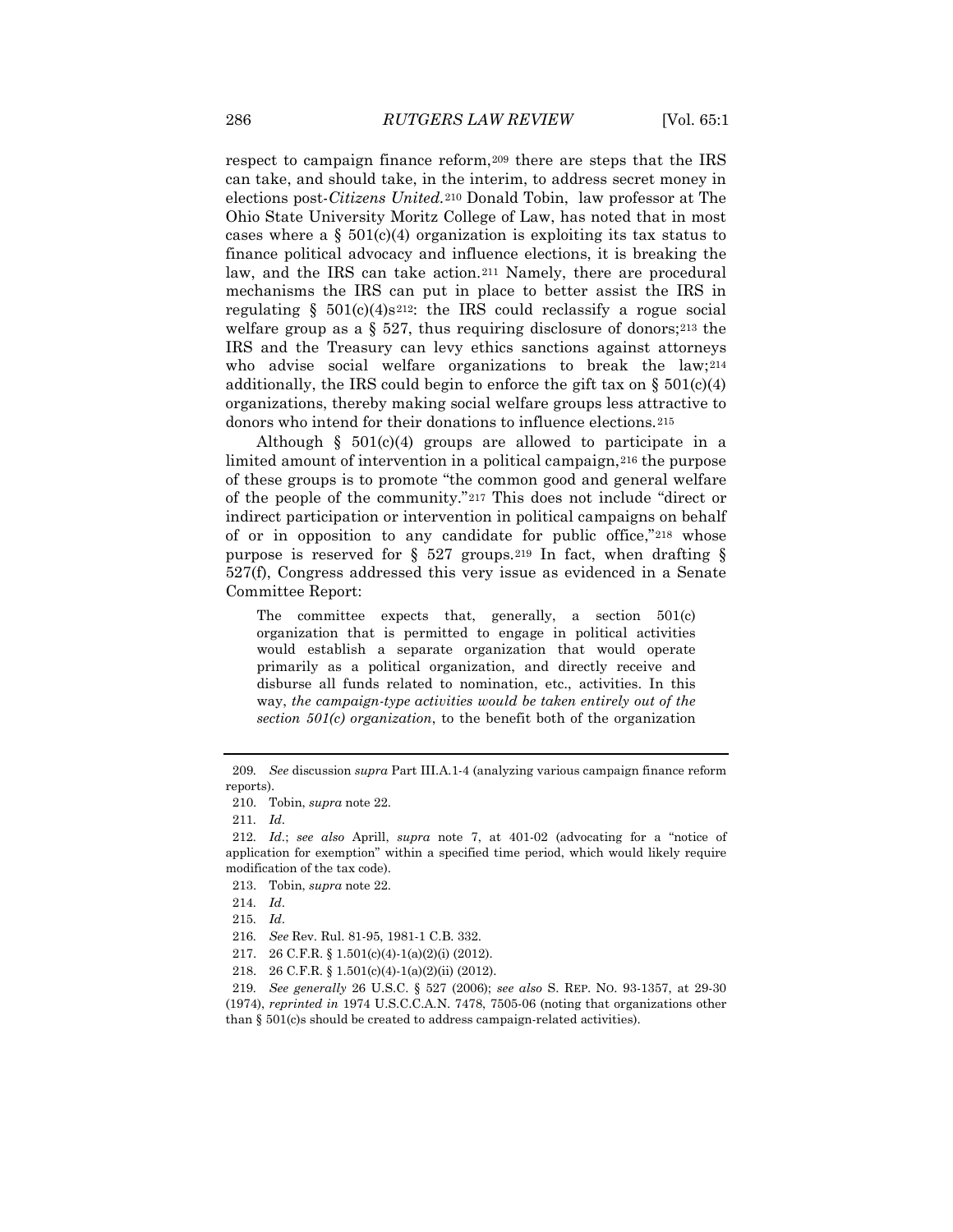#### and the administration of the tax laws.[220](#page-25-0)

Social welfare organizations under  $\S$  501(c)(4) are simply not designed for political intervention in elections, but § 527 groups are specifically created for this.[221](#page-26-0)

### 1. Procedural Mechanisms and Reclassifying a  $\S 501(c)(4)$ Group as a § 527 Group

Part of the IRS enforcement problem[222](#page-26-1) is that the IRS does not know that a  $\S 501(c)(4)$  group exists until it files its application, and there are no procedural mechanisms in place to make the IRS aware of its existence.<sup>[223](#page-26-2)</sup> When a  $\S$  527 group is formed, it is required to notify the IRS of its existence within twenty-four hours of its establishment, as specified by Congress in the tax code, [224](#page-26-3) which allows the IRS to monitor and regulate these groups.[225](#page-26-4) Although the IRS and the Treasury Department cannot change the tax code, they do have the power to promulgate regulations to require notice for § 501(c)(4) groups, so that they may be more closely monitored for abuse.[226](#page-26-5) 

If such monitoring or investigation leads the IRS to determine that the  $\S 501(c)(4)$  organization is in fact abusing its status, the IRS can reclassify the group as a  $\S$  527, thus subjecting it to the disclosure requirements proscribed in that section.[227](#page-26-6) As Professor Tobin states, "An organization is not a  $501(c)(4)$  organization simply because it says so. Section 527 specifically defines organizations that are 527 organizations. There is no opt-out provision."[228](#page-26-7) If the IRS determines that an organization is mischaracterizing itself as a §  $501(c)(4)$  group and reclassifies it as a § 527 group, the organization must either disclose who its donors are, or the nondisclosed donations will be subject to tax at the highest corporate tax rate of thirty-five percent.[229](#page-26-8) Although this proposal would not close the loophole in such a way that nondisclosure would be impossible, the thirty-five percent tax certainly would be a substantial incentive to

<span id="page-26-9"></span><span id="page-26-1"></span><span id="page-26-0"></span><sup>220.</sup> S. REP. NO. 93-1357, at 30 (1974), *reprinted in* 1974 U.S.C.C.A.N. 7478, 7506 (emphasis added).

<sup>221.</sup> Tobin, *supra* note 22.

<sup>222</sup>*. See* discussion *supra* Part II.A.3.

<sup>223.</sup> Tobin, *supra* note 22.

<sup>224.</sup> 26 U.S.C. § 527(i)(2).

<span id="page-26-5"></span><span id="page-26-4"></span><span id="page-26-3"></span><span id="page-26-2"></span><sup>225</sup>*. See* 146 CONG. REC. 10,182 (2000) (statement of Sen. Reed) ("The amendment . . . force[s] Section 527 organizations to emerge from the shadows.").

<sup>226.</sup> Tobin, *supra* note 22.

<sup>227</sup>*. Id*.

<sup>228</sup>*. Id*.

<span id="page-26-8"></span><span id="page-26-7"></span><span id="page-26-6"></span><sup>229</sup>*. See, e.g.*, 26 U.S.C. § 527(j)(1); Torres-Spelliscy, *supra* note 25, at 85-86 (quoting Mobile Republican Assembly v. United States, 353 F.3d 1357, 1360 (11th Cir. 2003)).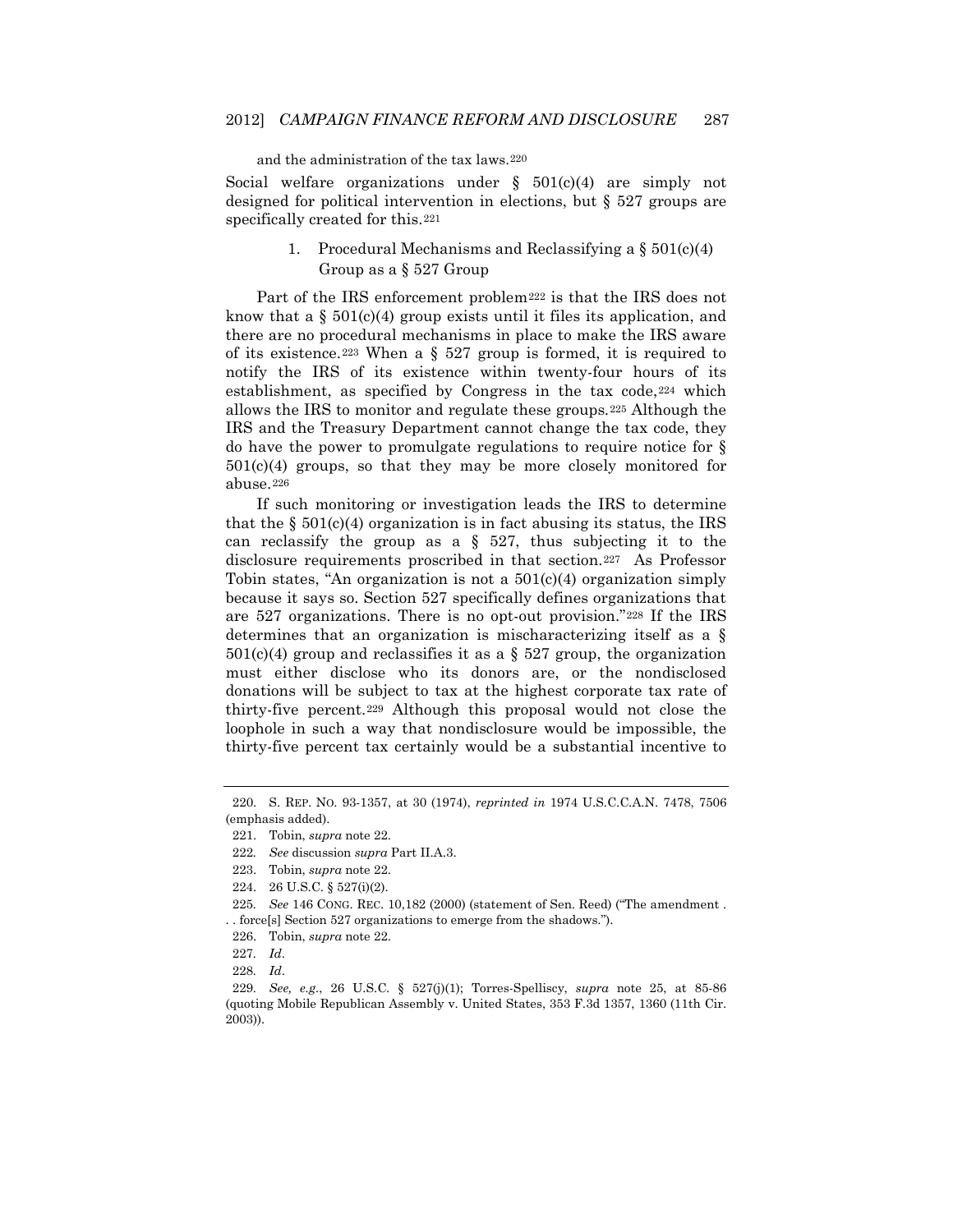disclose who the donors are.

2. Enforcing Sanctions for Ethical Breaches

Another issue that has garnered attention is the ability of § 501(c)(4) groups to organize shortly before an election, finance election activity without donor disclosure, and then dissolve shortly thereafter, all under the radar of the IRS because the IRS does not know of their existence until after they file their taxes, which is long after the election is over.[230](#page-26-9) Professor Tobin points out that in these instances, "lawyers who are setting up these organizations have an ethical responsibility under our IRS Professional Responsibility rules not to assist others in engaging in illegal activities."[231](#page-27-0) Setting up a social welfare organization under  $\S$  501(c)(4) for the purpose of intervening in an election is illegal, and as such, a lawyer cannot counsel such an organization to break the law.[232](#page-27-1)

<span id="page-27-6"></span>Over the last few years, the IRS, in order to address tax shelter abuse, has imposed strict new regulations on the ethical responsibilities of attorneys giving tax advice—these are stricter than many state bar rules of professional conduct.[233](#page-27-2) Practitioners who willfully, recklessly, or through gross incompetence violate the regulations published in Circular 230 are subject to severe penalties.[234](#page-27-3) In addition to implementing these regulations, the IRS has doubled the staff at the Office of Professional Responsibility in order to investigate misconduct and strengthen professional standards.[235](#page-27-4) Advising a campaign advocacy organization to masquerade itself as a social welfare organization is likely a violation of Circular 230 regulations,[236](#page-27-5) and if the IRS sanctioned attorneys and law firms who council organizations to do this, it could be a strong deterrent.

### 3. Assessing Gift Tax on § 501(c)(4) Groups

Another possible deterrent to the misuse of  $\S$  501(c)(4) status is the application of the gift tax on donors to social welfare

<span id="page-27-5"></span>Promote-Ethical-Practice-by-Tax-Professionals.

<span id="page-27-0"></span><sup>230.</sup> Michael Luo & Stephanie Strom, *Donor Names Remain Secret As Rules Shift,*  N.Y. TIMES, Sept. 21, 2010, at A1.

<sup>231.</sup> Tobin, *supra* note 22.

<sup>232.</sup> Tobin, *supra* note 22.

<span id="page-27-2"></span><span id="page-27-1"></span><sup>233</sup>*. New IRS Circular 230 Regulations for Written Tax Advice*, GIBBONS, http://www.gibbonslaw.com/circular230 (last visited Jan. 17, 2013); *see also* Tobin, *supra* note 22.

<span id="page-27-3"></span><sup>234</sup>*. See New IRS Circular 230 Regulations for Written Tax Advice*, *supra* note 233 (referring to 31 C.F.R. §§ 10.34, 10.36 (2011)).

<span id="page-27-4"></span><sup>235.</sup> Press Release, Internal Revenue Serv., IRS and the Treasury Department Amend Circular 230 to Promote Ethical Practice by Tax Professionals (Dec. 17, 2004), http://www.irs.gov/uac/IRS-and-the-Treasury-Department-Amend-Circular-230-to-

<sup>236.</sup> Tobin, *supra* note 22.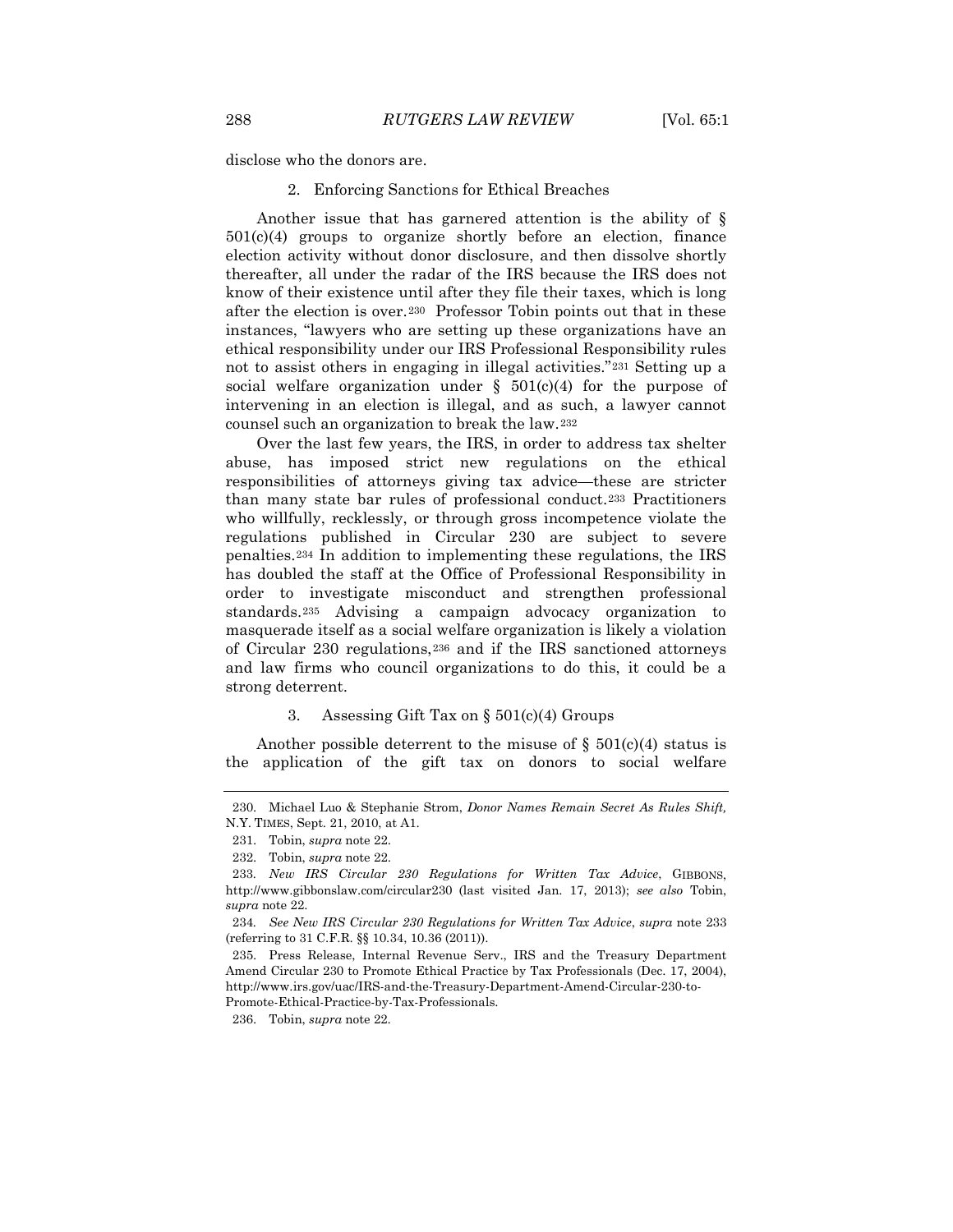organizations.<sup>[237](#page-27-6)</sup> Contributions to §  $501(c)(3)$  charitable organizations and § 527 political organizations are exempted from the gift tax by statute,<sup>[238](#page-28-0)</sup> but no such express exemption exists for  $\S$  501(c)(4) organizations.[239](#page-28-1) The gift tax applies only to individual donors, not corporations,[240](#page-28-2) but it could dissuade wealthy individuals from contributing large sums of anonymous money for election intervention.[241](#page-28-3) The gift tax has not traditionally been applied to social welfare groups.[242](#page-28-4) However, the IRS has consistently asserted that it can be applied,[243](#page-28-5) and it would likely be constitutional.[244](#page-28-6) If the tax were assessed–which is currently thirty-five percent,[245](#page-28-7) but has historically been as high as fifty-five percent, [246–](#page-28-8)donors would have to take the costs into account, which could significantly reduce their contributions, all of which could be avoided if they simply donated to a § 527 organization and disclosed their identity.[247](#page-28-9) This likely would not affect small donors who wish to support a social welfare organization that is operating within its legal definition, because there is a \$5 million lifetime exemption before out-of-pocket taxes must be paid on a gift.[248](#page-28-10) Larger donors, however, will not likely want to use up their lifetime exemptions, especially because the lifetime exemption tends to fluctuate and is rather unpredictable over time.[249](#page-28-11)

- <span id="page-28-2"></span>240. Torres-Spelliscy, *supra* note 25, at 84.
- 241. Aprill, *supra* note 237, at 291.
- 242*. See* Tobin, *supra* note 237.
- 243*. See id.*

<span id="page-28-12"></span><span id="page-28-6"></span><span id="page-28-5"></span><span id="page-28-4"></span><span id="page-28-3"></span>244*. See generally* Aprill, *supra* note 237, at 293 (concluding that "despite precedents that might be interpreted to the contrary, the better view is that such gifts are taxable under current law" and that, despite Supreme Court campaign finance reform precedents, "such taxation is constitutional under the Supreme Court tax law jurisprudence"). Aprill proceeds with an in-depth discussion of the constitutionality of applying the gift tax to social welfare organizations. *See id.* at 311-21.

245. Aprill, *supra* note 237, at 294 & n.33 (internal citations omitted).

246*. Id*. at 294 & n.32 (internal citations omitted).

<span id="page-28-9"></span><span id="page-28-8"></span><span id="page-28-7"></span>247*. See id*. at 290-91; *see also* Tobin, *supra* note 22 (stating that a gift tax on large donors would make 501(c)(4)s less attractive campaign vehicles).

248*. See* Aprill, *supra* note 237, at 295.

<span id="page-28-11"></span><span id="page-28-10"></span>249*. See* Tobin, *supra* note 237 ("Since the amount of the gift tax and estate tax exemption are in flux, it is unlikely that most donors will want to use their gift tax exemption."); *see also* Aprill, *supra* note 237, at 294-95 (noting that the lifetime

<sup>237.</sup> *Id.*; Ellen P. Aprill, *Once and Future Gift Taxation of Transfers to Section 501(c)(4) Organizations: Current Law, Constitutional Issues, and Policy Considerations*, 15 N.Y.U. J. LEGIS. & PUB. POL'Y 289, 291 (2012); Donald B. Tobin, *The Application of the Gift Tax Provisions in the Internal Revenue Code to § 501(c)(4) Organizations,* ELECTION LAW @ MORITZ (May 13, 2011), http://moritzlaw.osu.edu/ electionlaw/comments/index.php?ID=8335.

<span id="page-28-1"></span><span id="page-28-0"></span><sup>238.</sup> 26 U.S.C. § 2501(a)(4) (2006) (exempting § 527 organizations from gift tax); 26 U.S.C. § 2522(a)(2) (2006) (providing a credit against gift tax for charitable contributions to  $\S 501(c)(3)$  organizations).

<sup>239.</sup> Tobin, *supra* note 22.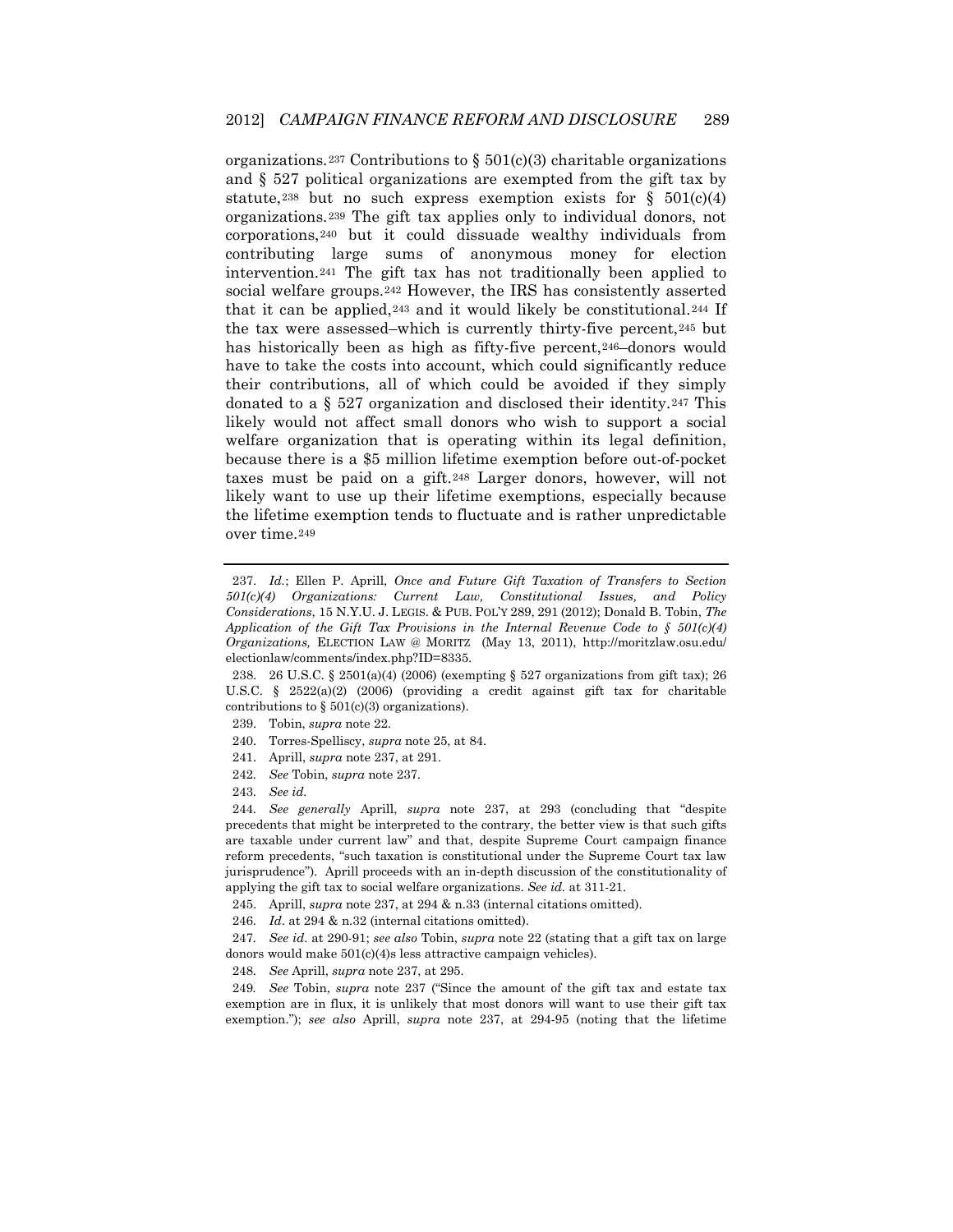The gift tax was enacted in 1924 as a way "to prevent taxpayers from evading the estate tax by making *inter vivos* gifts."[250](#page-28-12) The IRS has unambiguously held that this tax applies to donations given to noncharitable organizations, such as  $\S 501(c)(4)$  organizations, unless specifically exempted by statute.[251](#page-29-0) For instance, in 1959, and again in 1972, the IRS stated in Revenue Rulings that the gift tax applied to contributions to political parties and candidates.[252](#page-29-1) In 1974, Congress amended the tax code to specifically exempt  $\S$  527 organizations from the gift tax, reasoning that the tax code should not be used to restrict political speech.[253](#page-29-2) Subsequently, the IRS stopped assessing the gift tax on donations to § 527 political organizations, and in explaining its nonenforcement, the IRS stated "that gratuitous transfers to persons other than organizations described in section 527(e) of the Code *are subject to the gift tax absent any specific statute to the contrary*, even though the transfers may be motivated by a desire to advance the donor's *own social, political or charitable goals*."[254](#page-29-3) Thus, it seems quite clear that the IRS maintains that it can enforce this tax on  $\S$  501(c)(4) organizations.[255](#page-29-4) The IRS has not further addressed the applicability of the gift tax to  $\S$  501(c)(4) nonprofits in any subsequent Revenue Rulings.[256](#page-29-5)

However, in May 2011, the IRS sent audit letters to five prominent  $\S 501(c)(4)$  political donors in connection with possible gift tax liabilities, and informed them that an investigation had been opened.[257](#page-29-6) Subsequently, six Senate Finance Committee Republicans wrote a letter to the IRS Commissioner demanding to know why the audits were initiated and whether any outside political forces were involved in the decision.[258](#page-29-7) Additionally, Representative Dave Camp, the Chairman of the House Ways and Means Committee, questioned the audits and released a letter that stated "[e]very aspect of this tax

250. Aprill, *supra* note 237, at 293-94.

exemption has been as low as \$1 million and as high as \$5 million and there is reason to believe it may be "clawed back" depending on how the tax structure is determined after 2012).

<sup>251.</sup> Tobin, *supra* note 237.

<span id="page-29-8"></span><span id="page-29-1"></span><span id="page-29-0"></span><sup>252</sup>*. Id*. (citing Rev. Rul. 59-57, 1959-1 C.B. 626 and Rev. Rul. 72-583, 1972-2 C.B. 534).

<sup>253.</sup> Aprill, *supra* note 237, at 297-98.

<span id="page-29-4"></span><span id="page-29-3"></span><span id="page-29-2"></span><sup>254.</sup> Tobin, *supra* note 237 (citing Rev. Rul. 82-216, 1982-2 C.B. 220) (emphasis added).

<sup>255.</sup> Tobin, *supra* note 237.

<sup>256</sup>*. Id*.

<span id="page-29-6"></span><span id="page-29-5"></span><sup>257.</sup> Stephanie Strom, *I.R.S. Sets Sights On Donors' Gifts That Push Policy*, N.Y. TIMES, May 12, 2011, at A1; Ben Smith, *IRS Gift Tax Move Could Hit New Anonymous Groups,* POLITICO (May 10, 2011, 8:39 PM), http://www.politico.com/blogs/bensmith/ 0511/IRS\_gift\_tax\_move\_could\_hit\_new\_anonymous\_groups.html.

<span id="page-29-7"></span><sup>258.</sup> Aprill, *supra* note 237, at 291-92.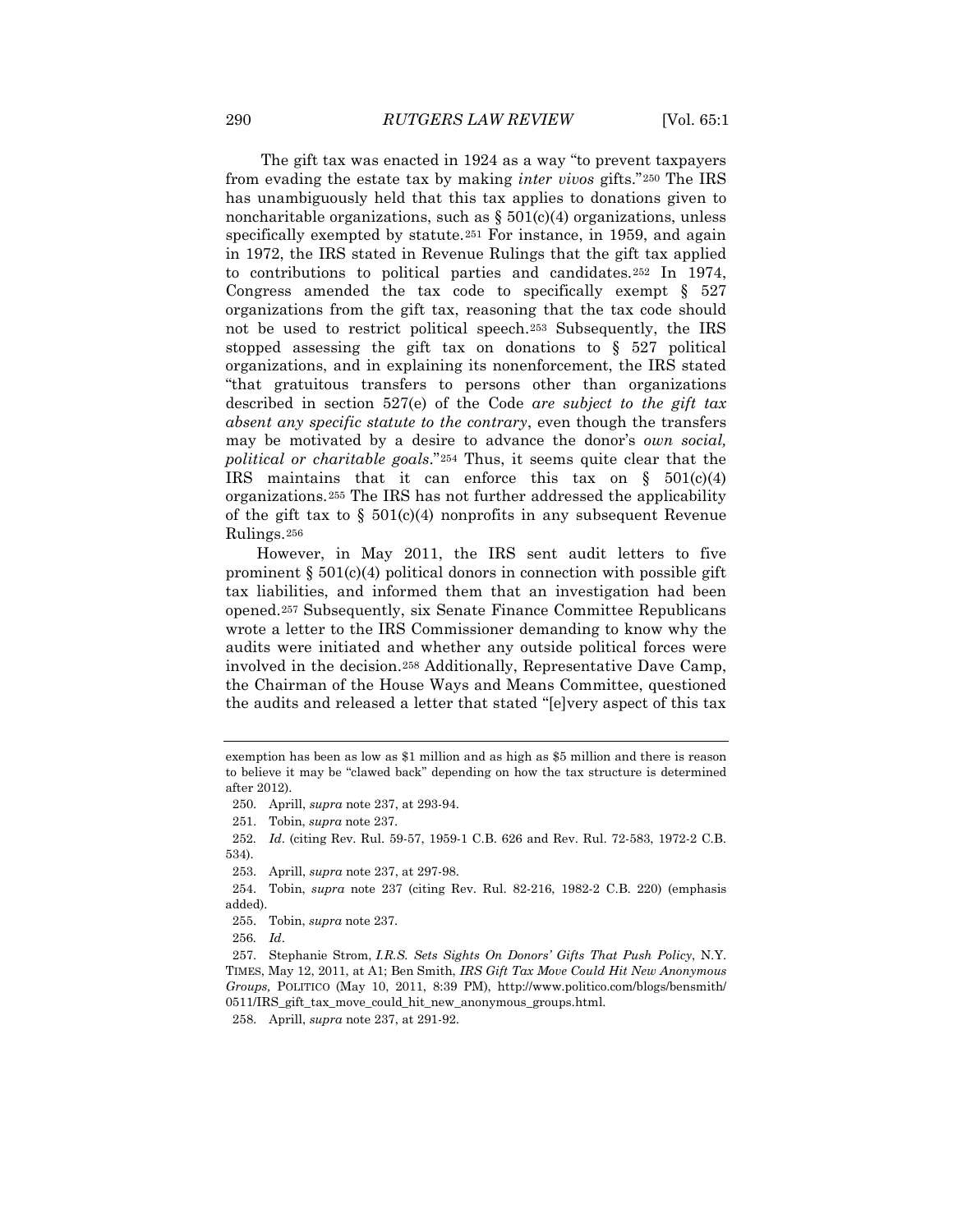investigation, from the timing to the sudden reversal of nearly thirty years of IRS practice, strongly suggests that the IRS is targeting constitutionally-protected political speech."[259](#page-29-8) In response, the IRS discontinued the audits and the investigations.[260](#page-30-0) On July 7, 2011, the IRS released a memo indicating it would cease the investigations until further notice, and it would attempt to determine if further guidance is needed in terms of applying the gift tax to  $\S$  501(c)(4) donors.[261](#page-30-1) The memo also stated that it would withhold further investigations until after this determination was made; future audits "would be prospective only after notice to the public."[262](#page-30-2) In the meantime, we will have to wait for further guidance on whether the IRS intends to go forward on assessing this tax.

Seemingly in response to the IRS dropping the audits and investigations,[263](#page-30-3) it was reported on Feb. 6, 2012, that Senate Democrat Maria Cantwell "was expected to file an amendment to a transportation tax measure" that would address the gift tax on donations to  $\S 501(c)(4)$  organizations. [264](#page-30-4) As written, the amendment states that "under present law, gift tax applies to transfers to...  $501(c)(4)$  organizations," and would require §  $501(c)(4)$  groups "receiving large contributions to notify donors of their potential gift tax liability."[265](#page-30-5) The amendment would also subject organizations that fail to notify donors to a penalty of fifty percent of each qualified transfer.[266](#page-30-6) If congressional deadlock on the DISCLOSE Act,[267](#page-30-7) coupled with the response of congressional Republicans to the recent audits,[268](#page-30-8) is any indication of the likelihood of this amendment passing, it does not fare well. However, legislative clarification of the gift tax would provide public notice and pave the way for easier IRS enforcement of the gift tax on social welfare groups.

### IV. CONCLUSION

In *Citizens United*, the Supreme Court relied on disclosure as a counterbalance to the appearance of corruption when corporations are allowed to spend unlimited funds for the purpose of influencing campaigns.<sup>[269](#page-30-9)</sup> When groups use §  $501(c)(4)$  of the tax code to circumvent disclosure requirements in election spending, they

<sup>259</sup>*. Id*. at 292.

<span id="page-30-1"></span><span id="page-30-0"></span><sup>260</sup>*. Id*.

<sup>261</sup>*. Id*.

<span id="page-30-2"></span><sup>262</sup>*. Id*. at 292-93.

<span id="page-30-4"></span><span id="page-30-3"></span><sup>263</sup>*. See* McKinnon, *supra* note 6.

<sup>264</sup>*. Id*.

<sup>265</sup>*. Id*. (internal quotation marks omitted).

<span id="page-30-7"></span><span id="page-30-6"></span><span id="page-30-5"></span><sup>266</sup>*. Id*.

<sup>267</sup>*. See* discussion *supra* Part III.A.1.

<span id="page-30-8"></span><sup>268</sup>*. See* Aprill, *supra* note 237, at 291-92.

<span id="page-30-9"></span><sup>269</sup>*. See* discussion *supra* Part II.D.